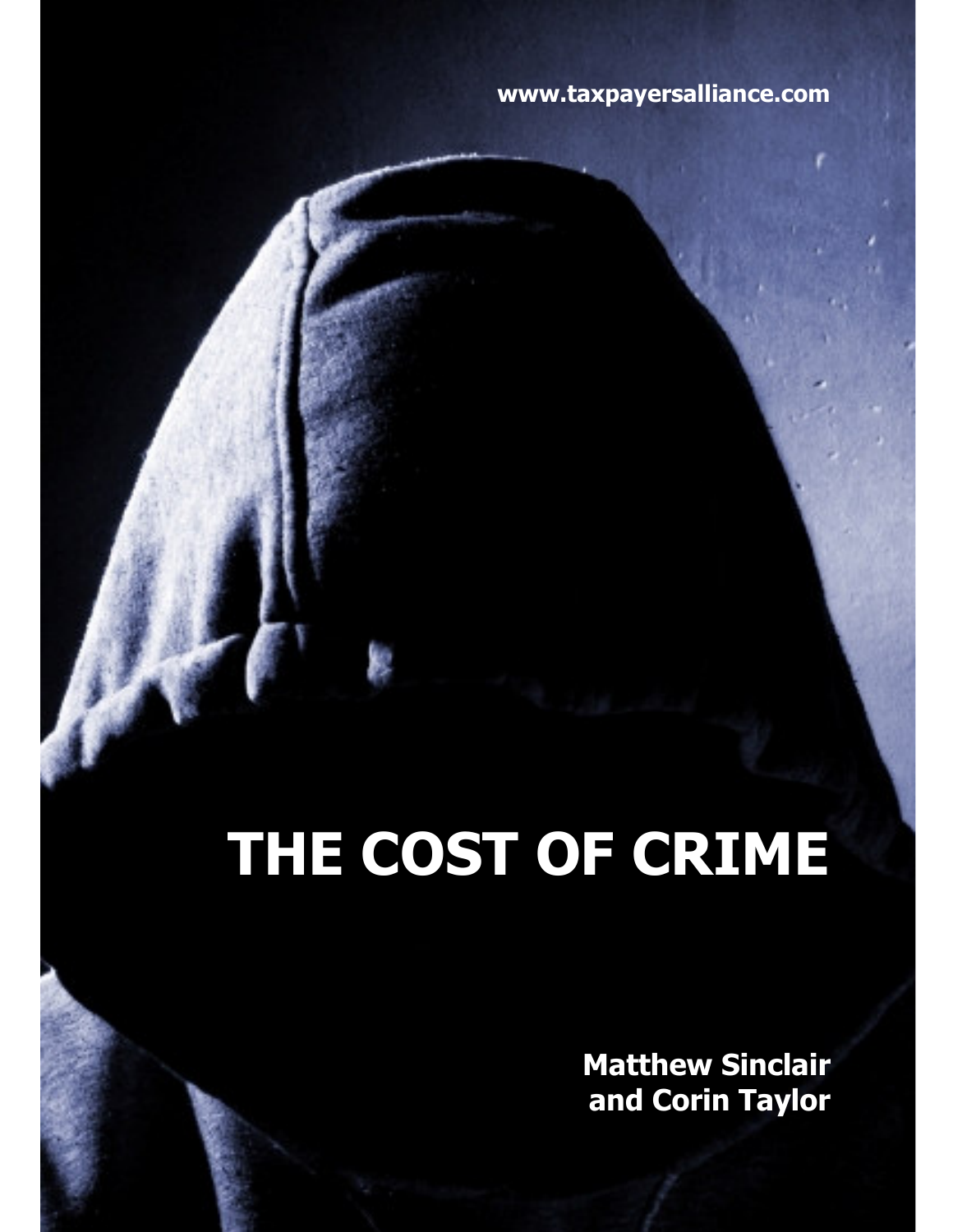

#### EMBARGOED UNTIL 00.01AM FRIDAY JULY 4 2008

## **Contents**

| <b>Executive Summary</b>                       |    |
|------------------------------------------------|----|
| 1. Method                                      |    |
| 2. The cost of crime in each police force area | 11 |
| 3. High crime rates can be effectively tackled | 15 |
| Appendix: Full tables                          | 18 |

# About the authors

Matthew Sinclair is a policy analyst at the TaxPayers' Alliance, specialising in public service delivery, environmental policy and the economic case for lower taxes.

Corin Taylor is the Research Director of the TaxPayers' Alliance.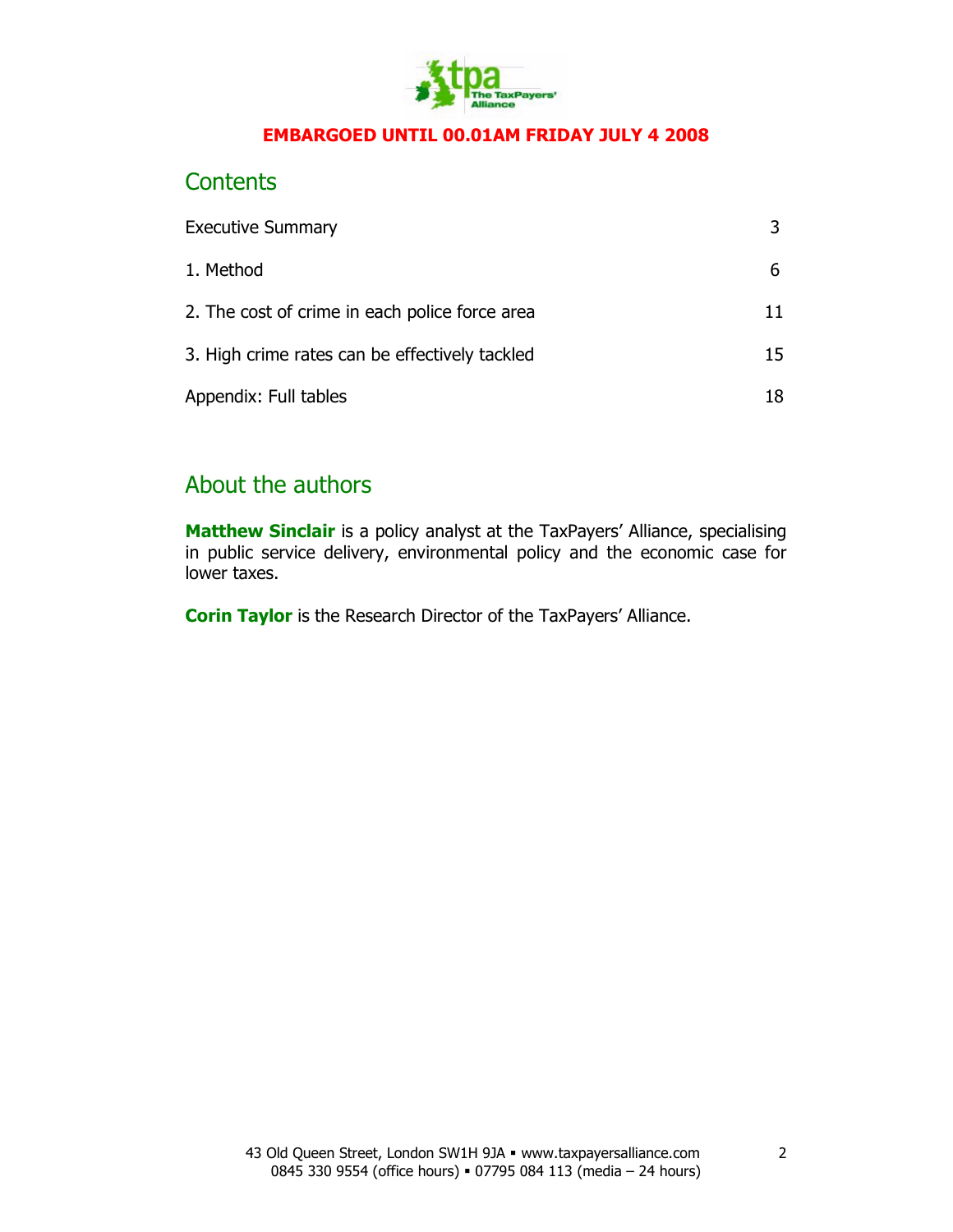

#### EMBARGOED UNTIL 00.01AM FRIDAY JULY 4 2008

## Executive Summary

"The test of police efficiency is the absence of crime and disorder, not the visible evidence of police action in dealing with it."

Sir Robert Peel $<sup>1</sup>$ </sup>

With crime levels top of the list of voters' concerns, $<sup>2</sup>$  this paper, for the first</sup> time, details the cost of recorded crime per person in each of the police force areas in England, Wales and Northern Ireland. It uses 2007 data, the latest year available.

Despite significant increases in spending on public order and safety in recent years, crime figures, particularly for violent offences, remain unacceptably high. Official presentation of the data too often blurs rather than illuminates the picture, with the British Crime Survey and police recorded crime sometimes showing opposite trends.

The report uses crime data from each police force  $-$  gathered using the Freedom of Information Act  $-$  and compares the number of different crimes in each police force area in England and Wales with the Home Office estimates of the cost of each type of crime. Dividing the total cost of recorded crimes with the population of each police force area allows us to calculate the cost of crime per person, which can then be compared with other police force areas.

The key findings of the report are:

- Recorded crime in England, Wales and Northern Ireland cost nearly £15 billion in 2007, equivalent to nearly £275 for every person.
- **Violence against the person**, including murder and serious assault, was responsible for the highest economic and social costs, at around £155 per person.
- Residents of Nottinghamshire suffered from the highest cost of crime, at £390 per person. It was closely followed by London, at **£388 per person**, though that could partly be due to a large number of visitors making London's daytime and evening population significantly larger than the resident population. **Humberside** had the third highest cost at £380 per person.

 $\overline{a}$ 

<sup>&</sup>lt;sup>1</sup> Sir Robert Peel, Nine principles of policing, 1829

<sup>&</sup>lt;sup>2</sup> Ipsos Mori Issues Index, June 2008 http://www.ipsos-mori.com/content/home-page-news/politicalmonitor-april-2008.ashx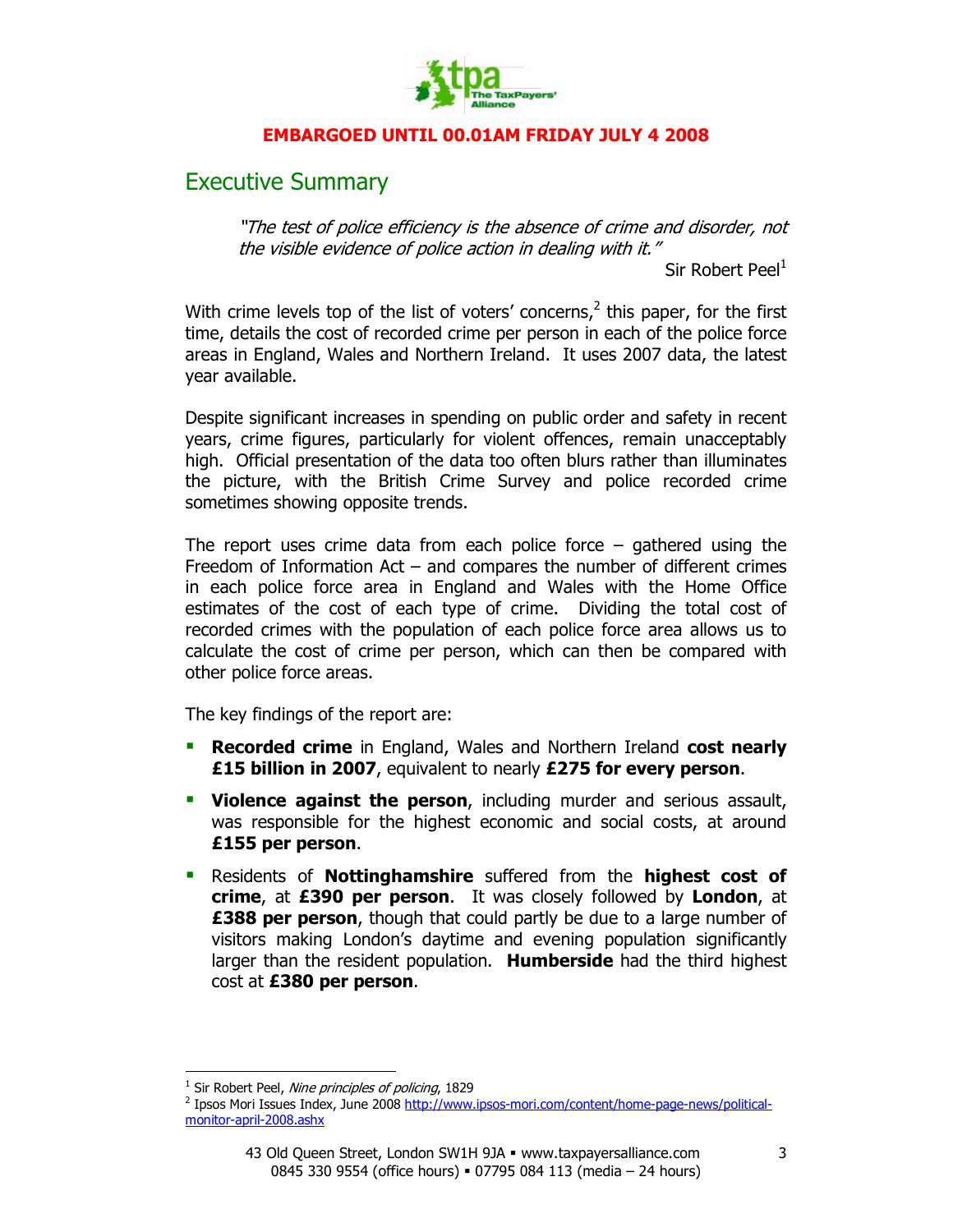

 Many, predominantly rural, areas saw a far lower cost of crime. Crime cost £130 per resident in North Yorkshire, £186 per resident in Dyfed Powys and £194 per resident in Surrey.

The tables below show the five highest cost of crime areas  $-$  for recorded crime overall and for three categories of series and violent crime: violence against the person (including murder but not including common assault), sexual offences and robbery/mugging (of personal property):

|   | <b>Police force</b>              | Cost of overall recorded crime, per person |
|---|----------------------------------|--------------------------------------------|
|   | Nottinghamshire Police           | £389.94                                    |
|   | <b>Metropolitan Police</b>       | £387.83                                    |
|   | Humberside Police                | £379.52                                    |
| 4 | <b>Greater Manchester Police</b> | £372.71                                    |
|   | <b>Derbyshire Constabulary</b>   | £365.99                                    |

|   | <b>Police force</b>  | Cost of violence against the person,<br>per person |
|---|----------------------|----------------------------------------------------|
|   | <b>West Midlands</b> | £224.81                                            |
|   | Derbyshire           | £219.25                                            |
|   | Humberside           | £218.90                                            |
| 4 | Gwent                | £210.44                                            |
|   | Cleveland            | £206.30                                            |

| <b>Police force</b>  | Cost of sexual offences, per person |
|----------------------|-------------------------------------|
| Nottinghamshire      | £49.54                              |
| Hampshire            | £44.68                              |
| Leicestershire       | £44.24                              |
| Derbyshire           | £42.26                              |
| <b>West Midlands</b> | f41.19                              |

|   | <b>Police force</b>       | <b>Cost of robbery/mugging</b><br>(of personal property), per person |
|---|---------------------------|----------------------------------------------------------------------|
|   | Metropolitan              | £36.41                                                               |
|   | <b>Greater Manchester</b> | £35.79                                                               |
|   | <b>West Midlands</b>      | £23.01                                                               |
| 4 | <b>Bedfordshire</b>       | £16.05                                                               |
|   | Nottinghamshire           | £15.20                                                               |

While some would argue that social factors are an important cause of the wide disparities in the cost of crime in different police force areas, it is indisputable that police performance in many parts of the country could be improved, which would reduce crime and achieve greater value for taxpayers' money.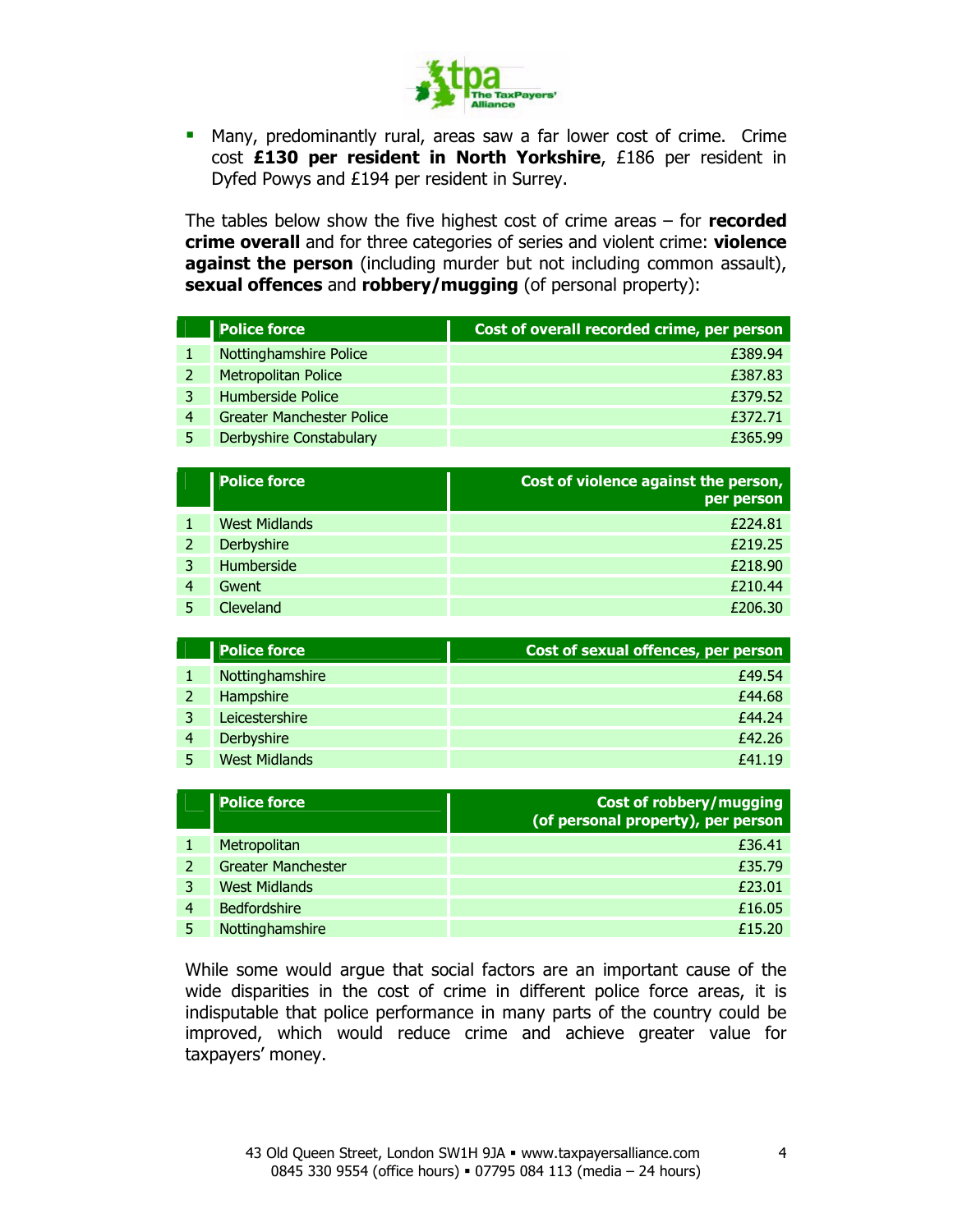

It is hard to sustain the idea that  $-$  after so much new money has been injected into policing – the problem is a lack of resources. Attempts to improve performance should look, not to further big increases in spending, but to a number of policy reforms:

- Police forces should be brought under local control. The present regime of central control and targets has created unnecessary bureaucracy and distorted police priorities, with forces spending disproportionate effort on easy to solve crimes. Genuine local accountability would be far better ensured with direct elections and detailed and comparable information on local crime levels.
- **EXECT** Lessons should be learnt from successful reforms abroad. New York cut crime by 50 per cent in just five years through "broken windows" policing, which targeted low-level crimes, simultaneously making it harder for serious criminals to operate. In addition, the CompStat information system held local NYPD commanders to account for their performance in bringing crime levels down.
- **Police bureaucracy should be radically reduced.** If time spent on paperwork could be cut in half, then 10 per cent of police time could be saved, equivalent to an extra 14,050 officers across the country.

High crime levels in Britain need not continue. Crime can be brought down, as it has in other cities and countries around the world, by determined action and reforms to increase the accountability of the police to the local people they serve.

Across different public services it is starting to be accepted that better information on the relative performance of different providers can help drive up standards. The Government is preparing to publish mortality statistics for patients undergoing major surgery at NHS hospitals in England<sup>3</sup>, while politicians of both parties have announced plans to introduce local crime maps. These moves are long overdue.

Following our comparison of the cost of crime in the different London boroughs<sup>4</sup>, we hope that by publishing these national estimates for the first time, taxpayers will be armed with better knowledge of how effectively their money is being spent. With greater public accountability, poor performance by individual police forces can no longer be tolerated.

 $\overline{a}$ 

<sup>&</sup>lt;sup>3</sup> Carvel, J. 'Hospital surgery death rates to be made public', *Guardian*, 29 May 2008 <sup>4</sup> 'The Cost of Crime in London', The TaxPayers' Alliance, April 2008 http://tpa.typepad.com/home/files/the\_cost\_of\_crime\_in\_london.pdf

<sup>43</sup> Old Queen Street, London SW1H 9JA · www.taxpayersalliance.com 0845 330 9554 (office hours) = 07795 084 113 (media - 24 hours)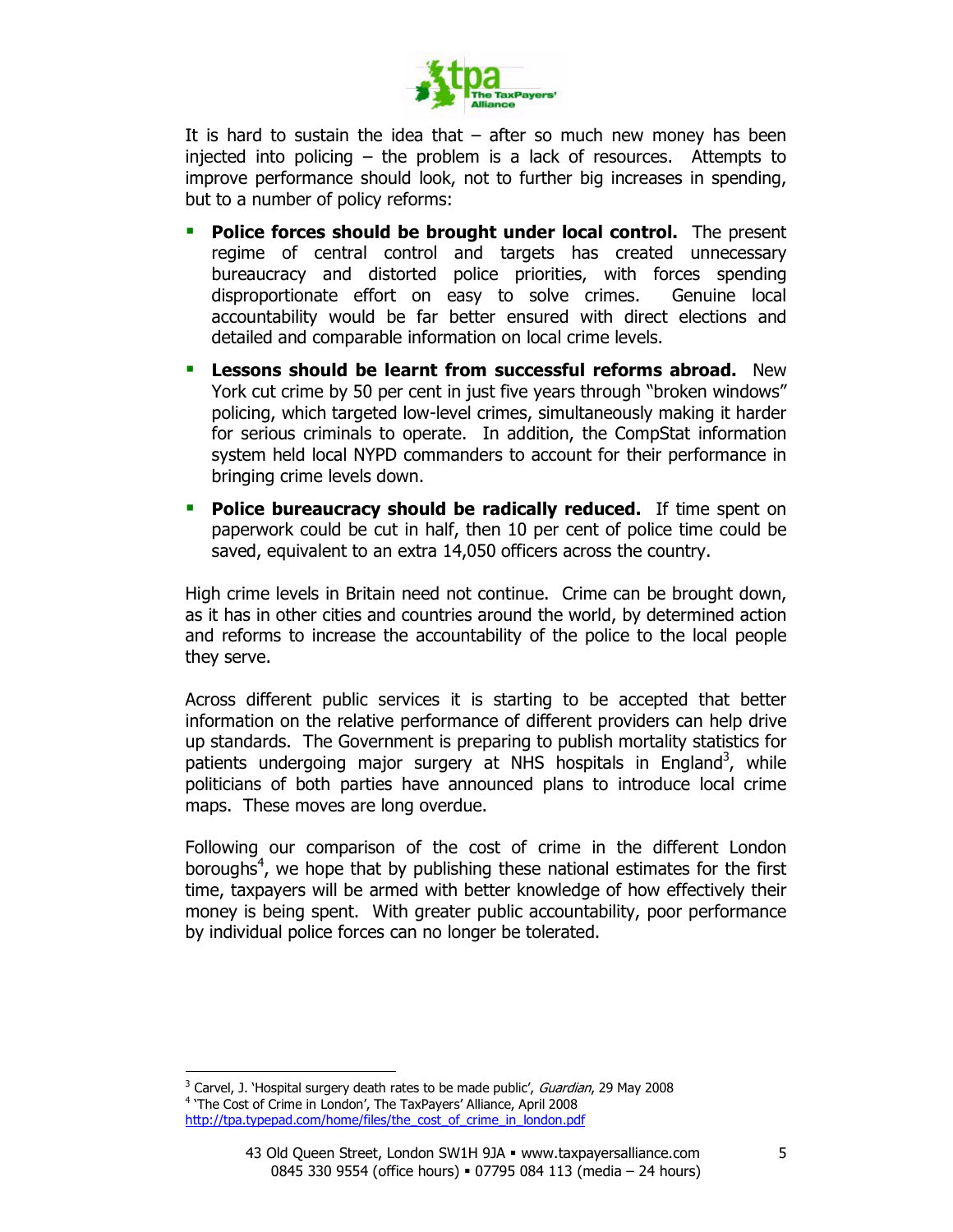

## 1. Method

 $\overline{a}$ 

#### The cost of different crimes

The Home Office first studied the cost of crime in 2000. $5$  They used a range of information from the insurance industries, the criminal justice system and survey data to estimate the different economic and social impacts of each type of offence.

That information was then used to provide estimates for a range of crimes and for the total cost of crime in the United Kingdom, which they estimated to be £60 billion. This is significantly higher than our total as they attempted to estimate the total cost of all crime, whereas our report focuses on recorded crime, which is considerably lower. Table A1, in the appendix, as an example, shows the different factors contributing to the estimates for the cost of different crimes against individuals. Similar estimates were made for crimes against businesses and public sector organisations.

In June 2005 the estimates for crimes against the person were revised. $6$  The most significant change was a reduction in the estimate for violence against the person thanks to a new survey of the emotional and physical costs of serious wounding replacing a previous, largely arbitrary, estimate. This significantly reduced the estimate of the costs of violence against the person and offset a rise in the costs of less serious injuries and murder. Estimates of the cost of crime against businesses were not revised.

As our crime data is from 2007 we have updated the Home Office estimates to 2007-08 prices using the Treasury GDP deflators. Table 1 shows the cost of a number of different crimes, from both Home Office studies and updated to 2007-08 prices:

<sup>&</sup>lt;sup>5</sup> Brand, S. & Price, R. *'The economic and social costs of crime'*, Home Office Research Study 217, Economics and Resource Analysis – Research, Development and Statistics Directorate, Home Office, 2000

 $<sup>6</sup>$  Dubourg, R. et. al. *'The economic and social costs of crime against individuals and households*</sup> 2003/04', Home Office Online Report 30/05, Research, Development and Statistics Directorate, Home Office, June 2005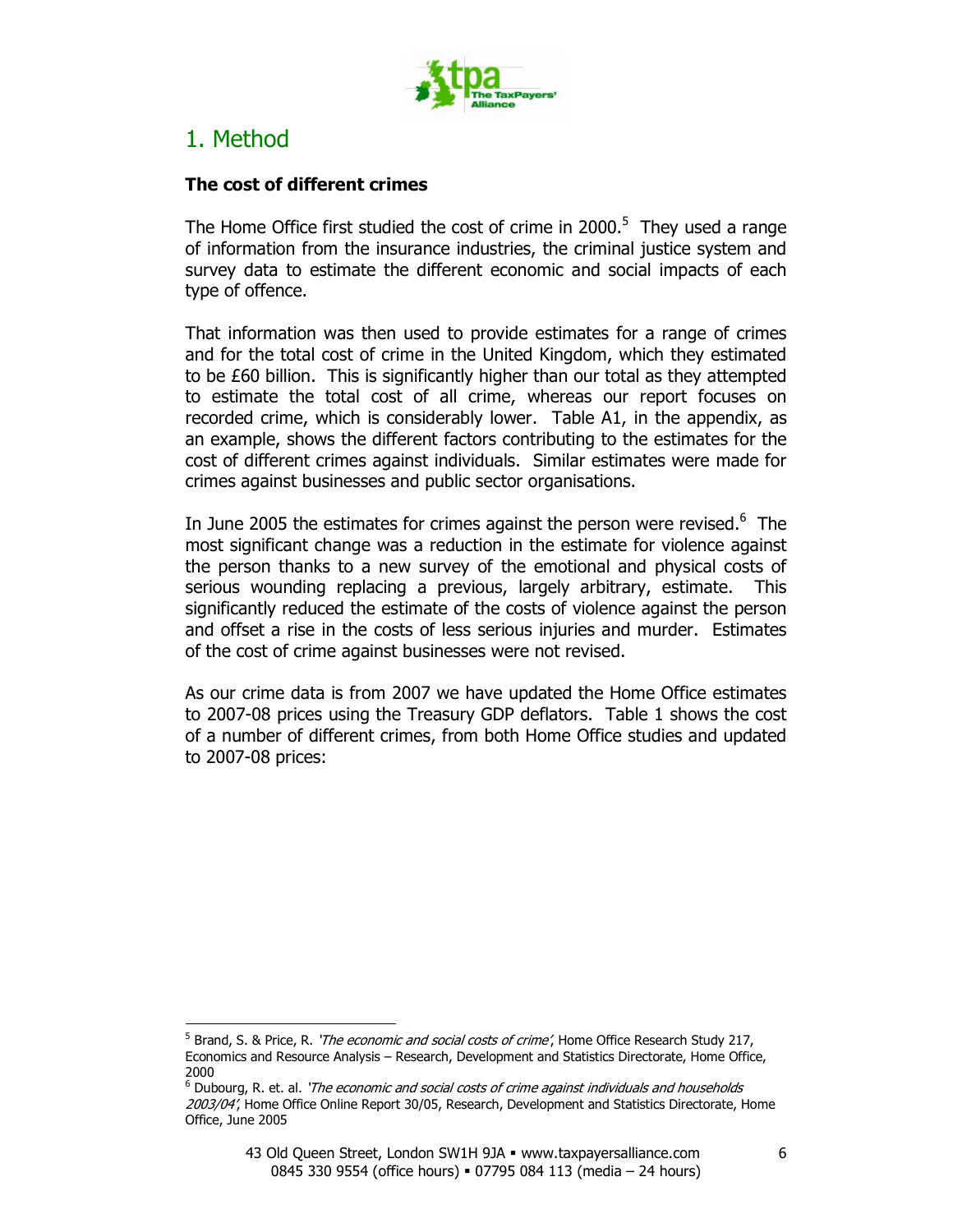

|       | Table 1: Estimates of the economic and social costs of different types of |  |  |  |  |  |
|-------|---------------------------------------------------------------------------|--|--|--|--|--|
| crime |                                                                           |  |  |  |  |  |

| <b>Crime</b>                                                     | <b>HORS 217</b><br>(2000 prices) | 2005 Home Office<br>update (2003 prices) | <b>2007-08 prices</b> |
|------------------------------------------------------------------|----------------------------------|------------------------------------------|-----------------------|
| Violence against the<br>person (not including<br>Common Assault) | £19,000                          | £10,407                                  | £11,617               |
| <b>Common Assault</b>                                            | £540                             | £1,440                                   | £1,607                |
| <b>Sexual Offences</b>                                           | £19,000                          | £31,438                                  | £35,095               |
| Robbery/Mugging                                                  | £4,700                           | £7,282                                   | £8,129                |
| Burglary in a dwelling                                           | £2,300                           | £3,268                                   | £3,648                |
| <b>Theft</b>                                                     | £600                             | £844                                     | £942                  |
| <b>Criminal Damage</b>                                           | £510                             | £866                                     | £967                  |
| Burglary not in a<br>dwelling                                    | £2,700                           |                                          | £3,275                |
| Theft from a shop                                                | £100                             |                                          | £121                  |
| Robbery/till snatch                                              | £5,000                           |                                          | £6,065                |

#### Recorded crime data

Crime data is not routinely published for each force with a full breakdown. Crimes like Common Assault, which are important to establishing the cost of crime, are often included in "other" categories. For that reason we had to send Freedom of Information Act requests to 42 forces in England, Wales and Northern Ireland requesting the numbers of each individual crime in the Home Office cost of crime categories. The Metropolitan Police statistics were obtained from their website without the need for a Freedom of Information request. We failed to obtain responses from Lancashire, Lincolnshire, Hertfordshire and Merseyside police forces. Table A2 in the appendix shows the number of crimes in each area broken down by type.

#### Differences in reporting standards between forces

Many forces advised that using recorded crime data to compare forces was not appropriate. Cumbria Constabulary, for example, told us that:

"Police forces in the United Kingdom are routinely required to provide statistics to government bodies and the recording criteria is set nationally. However, the systems used for recording these figures are not generic. It should be noted that for this reason, this force's response to your questions should not be used for comparison purposes with any other response you may receive."

While there will be differences in reporting standards between forces, and efforts should be made to reduce those differences, that should not prevent comparisons being made. In 2002 the National Crime Recording Standard was introduced in order to make reporting more reliable and consistent. The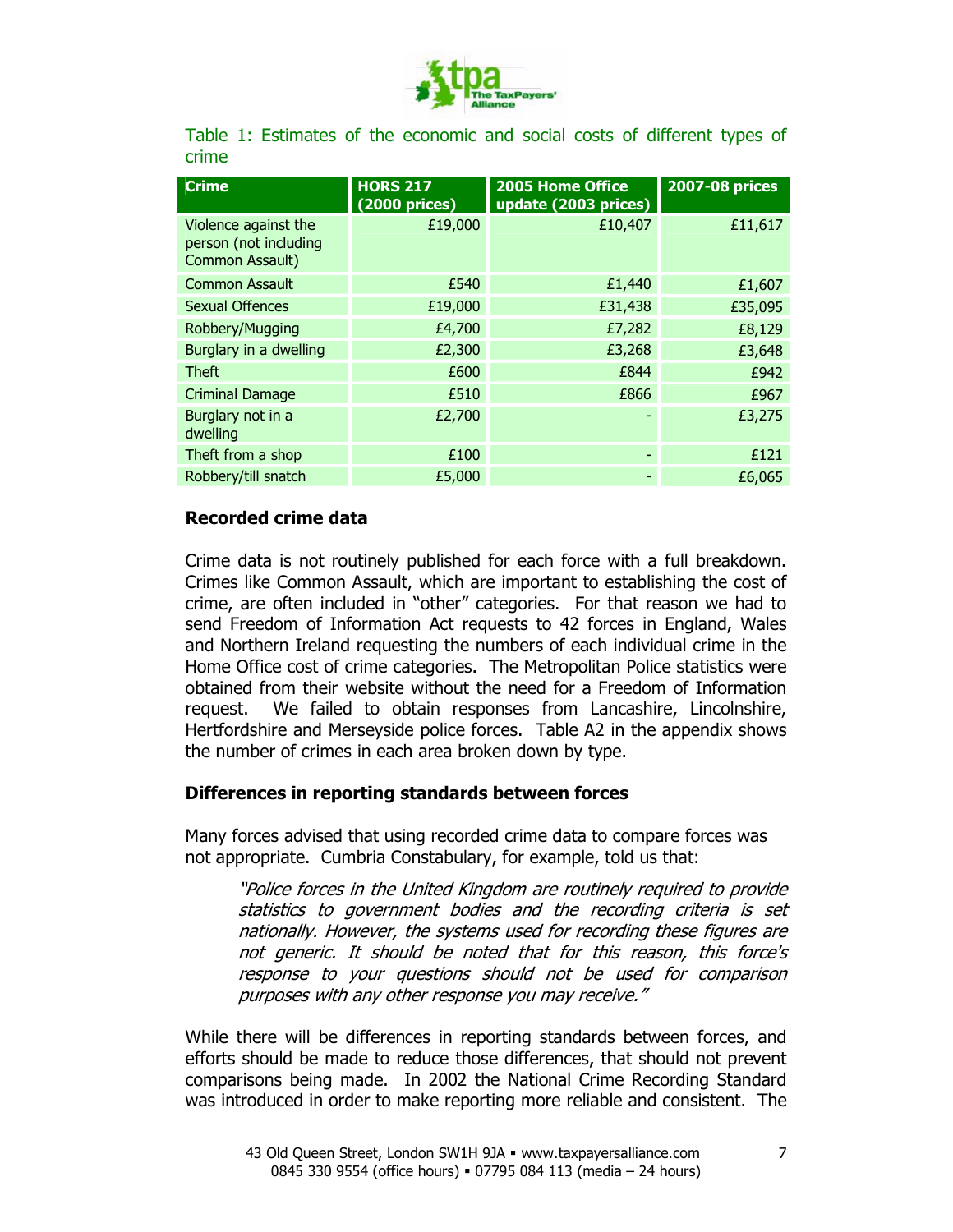

Home Office compares recorded crime statistics in its annual "Crime in England and Wales" publication, while the Government is planning to introduce local crime mapping in England and Wales next year, which will allow the performance of different police forces to be compared.<sup>7</sup>

Comparing the problem of crime across the country is vital to understanding the issue and effectively forming policy and directing resources to tackle it. While recorded crime statistics should be treated with caution they currently offer the best way of making such a comparison.

#### Reported crime compared to total crime

When the Home Office studies translated their estimates of the average cost of crime into an estimate of the total cost they scaled up the number of reported crimes to take account of the number of crimes that go unreported. They recommended that future studies follow a similar approach.

We have elected to stick to recorded crime. The multipliers that the Home Office researchers use to convert recorded to total crime are necessarily unreliable. There is no way of knowing a precise relationship between recorded crime and the unknown actual amount of crime. Beyond that, the true multipliers might actually vary substantially between areas and using a single ratio to convert from recorded crime might, therefore, be inappropriate. This decision should be borne in mind, however, if comparisons, such as the cost of crime and expenditure on maintaining law and order, are drawn. The British Crime Survey suggests that only a quarter of violent crimes, for example, are recorded.<sup>8</sup>

#### Murder

 $\overline{a}$ 

Murder has been included in our study within 'Violence against the person' and increases the estimate of the average cost of violence against the person substantially. This means that we have, effectively, assumed a constant rate of murder as a proportion of violence against the person.

An alternative would have been to separate murders from other violence against the person. This would be useful to the extent that some boroughs have more murders relative to the amount of violence against the person and separating out murders provided a more accurate picture of the true costs of crime in each borough.

Figure 1 shows the number of homicides and violence against the person offences in London in 2006-07, as an example. It shows that, by including murder in violence against the person we will lose some detail, as there is

<sup>&</sup>lt;sup>7</sup> BBC News, 18 June 2008 http://news.bbc.co.uk/1/hi/uk\_politics/7460134.stm

<sup>&</sup>lt;sup>8</sup> Nicholas, S., Povey, D., Walker, A. and Kershaw C., "Crime in England and Wales 2004-05", Home Office Statistical Bulletin 11/05, Home Office, July 2005.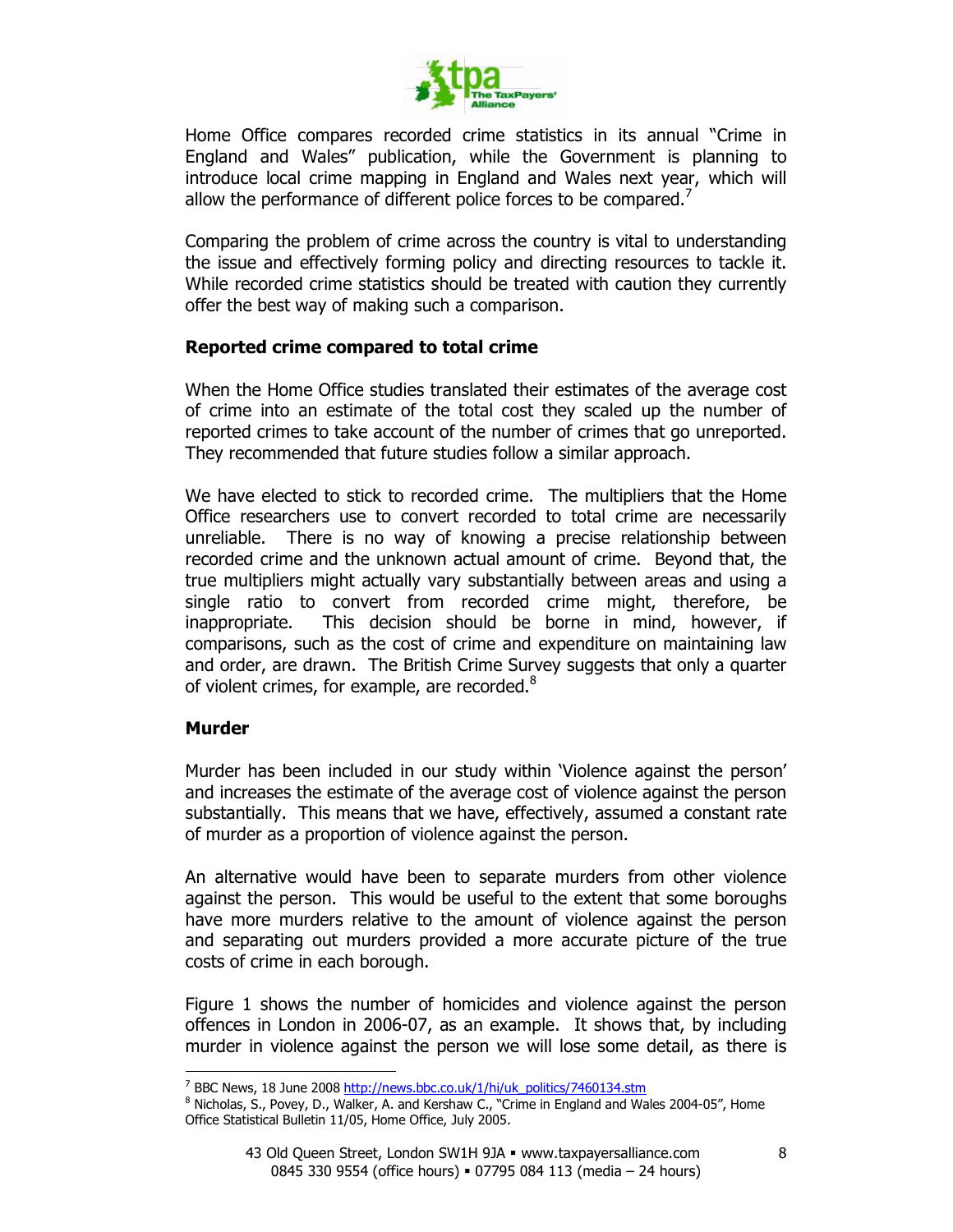

clearly variation in the relationship between the two crimes, but murders do increase broadly in line with violence against the person.

Murder, however, is still a relatively rare event and could very easily show extremely high variation from year to year without any underlying social change. As the economic and social cost of a murder is very high  $-$ £1,458,975 in 2003-04 – a single, freak event featuring multiple homicides (e.g. a major incidence of arson) could substantially add to our estimate of a borough's total cost of crime. Using an estimate, constructed on the basis of UK-wide data, of violence against the person including murder, as we have done, seems a more reliable way forward.





#### Resident versus 'place of work' population

 $\overline{a}$ 

In order to calculate the amount of crime per person we have compared our estimates of the total number of crimes with the mid-2006 resident population, the latest available data, for each police force's area.<sup>9</sup> More recent estimates were available for England but not for Wales and it seemed preferable to use comparable population figures. This does not perfectly capture the per person impact of crime as it does not account for the extent to which crime in a given borough is faced by people who are not resident

<sup>&</sup>lt;sup>9</sup> Office for National Statistics, 'Mid-2006 UK, England and Wales, Scotland and Northern Ireland', August 2007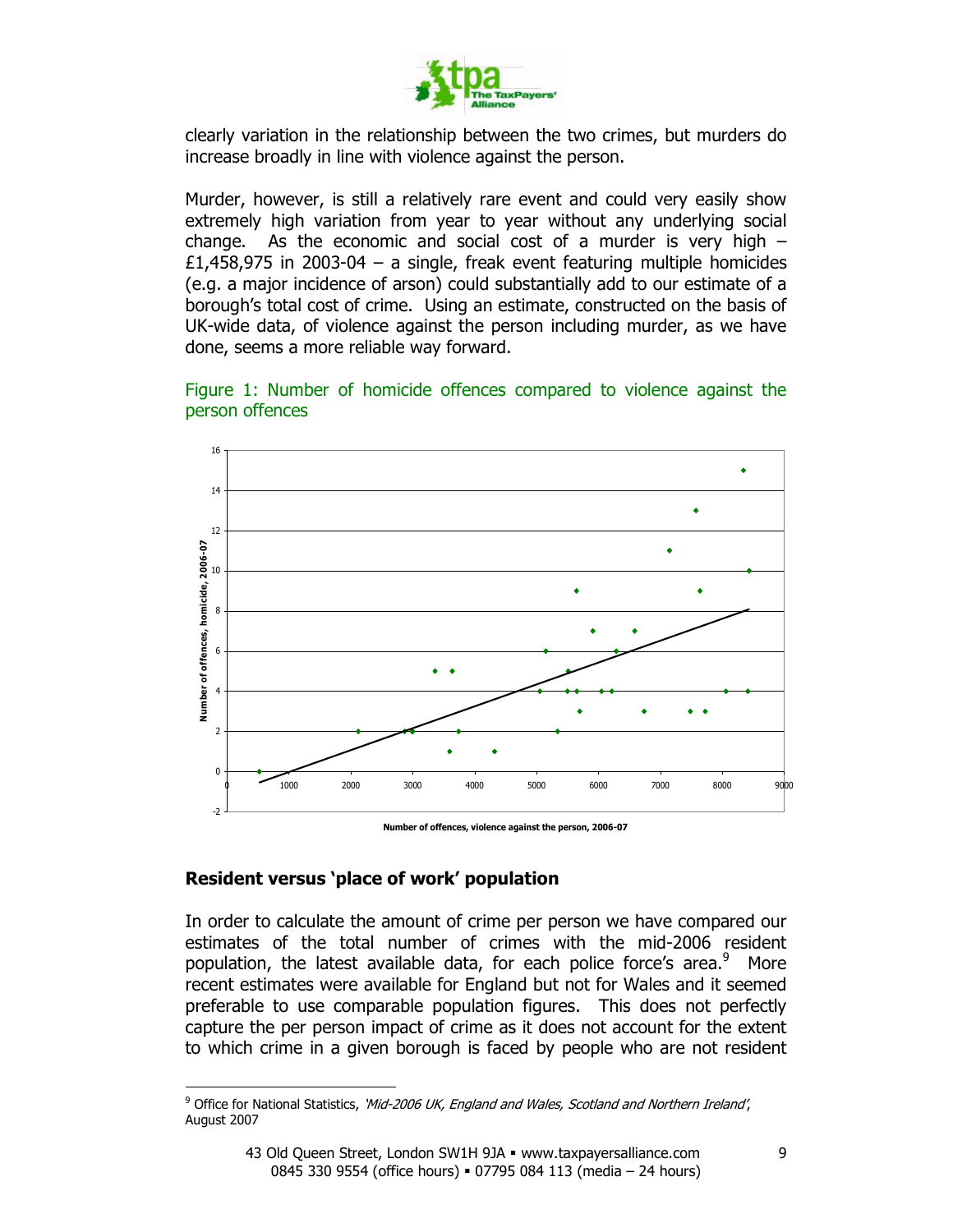

but instead work in or visit the area. Some areas may be affected by this issue more than others, particularly London.

#### Fraud and other crimes where costs cannot be isolated

There are a number of offences for which there are no good estimates of the average cost per crime. For example, of the £60 billion cost of crime that the Home Office estimated in 2000, £13.8 billion was the cost of fraud and forgery. However, no average cost per incident was presented. Even if such an estimate did exist the geographical location of a fraud may be somewhat meaningless if someone is defrauded by e-mail, post or telephone. For that reason fraud has been left out of our estimates along with other crimes such as motoring offences. This, combined with using reported crime figures, means that our estimates are a significant underestimate of the total cost of crime but it seems absolutely right to continue to err on the side of caution.

#### London

The City of London has been left out as, with a tiny resident population (less than 10,000), an independent police force and otherwise exceptional circumstances, comparisons between the City and other parts of the country are unlikely to be useful.

The data for the Metropolitan Police is updated from the earlier TaxPayers' Alliance report "The Cost of Crime in London" (published in April 2008). $^{10}$ The earlier report used 2006-07 data, the latest available at the time.

#### **Scotland**

 $\overline{a}$ 

Unfortunately, Scottish police forces break down crime in a quite different way to English forces. Attempting to translate Scottish crime statistics into English categories resulted in incredible statistics with the Scottish forces showing an unrealistically low amount of violence per person. Scotland has therefore been left out of this study.

#### Calendar/Financial Year

In order to get the most up to date information, with many forces yet to release their 2007-08 crime statistics, the calendar year of 2007 was studied. For Avon and Somerset Police, Derbyshire Constabulary, Hampshire Constabulary and the Metropolitan Police, this was not practical so 2007-08 figures were used instead. These forces are marked with a  $*$  in the tables.

<sup>&</sup>lt;sup>10</sup> The Cost of Crime in London', The TaxPayers' Alliance, April 2008 http://tpa.typepad.com/home/files/the\_cost\_of\_crime\_in\_london.pdf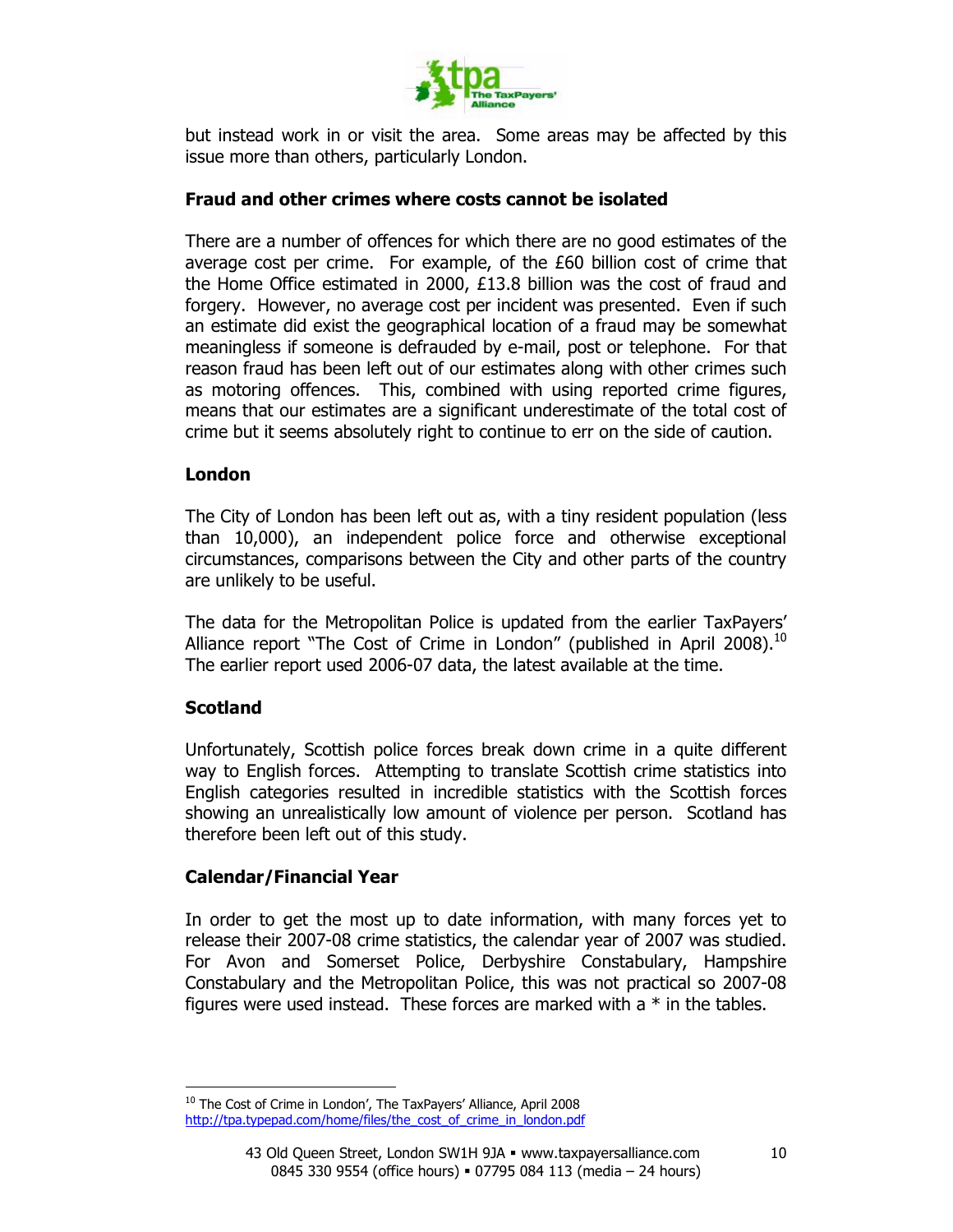

# 2. The cost of crime in each police force area

Multiplying the number of crimes in each category by the estimate of the average cost per crime in that category provides an estimate of the total cost of recorded crime in different areas. Table A2 in the appendix shows the number of crimes in each area broken down by type, while table A3 shows the total cost of crime for each police force area.

In order to assess the cost of crime per person we have to divide the total cost of crime for each force by its population. Each force covers a number of local authorities whose populations are taken from the Office for National Statistics 2006 mid-year estimates. More recent estimates were available for England but not for Wales and it seemed preferable to use comparable population figures. Table A4 in the appendix shows the area that each force covers and the relevant population estimate.

The total cost of crime in each police force area can then be divided by the population in that area to establish the cost of crime per person. Table A5 in the appendix shows the cost of crime per person in each police force area.

A summary of the results is presented below. Table 2 ranks the police forces by the total cost of crime per person and Figure 2 presents the information, including the cost of crime breakdown, in graphical form. Figure 3 maps the amount of crime across the country with areas with a high cost of crime per person shaded more darkly than those with a low cost of crime, from black to white. Those forces that did not provide data are shaded in blue.

The figures show:

- Recorded crime in England, Wales and Northern Ireland cost nearly £15 billion in 2007, equivalent to nearly £275 for every person. Violence against the person, including murder and serious assault, was responsible for the highest economic and social costs, at around £155 per person.
- Residents of Nottinghamshire suffered from the highest cost of crime, at £390 per person. It was closely followed by London, at £388 per person, though that could partly be due to a large number of visitors making London's daytime and evening population significantly larger than the resident population. Humberside had the third highest cost at £380 per person.
- Many, predominantly rural, areas saw a far lower cost of crime. Crime cost £130 per resident in North Yorkshire, £186 per resident in Dyfed Powys and £194 per resident in Surrey.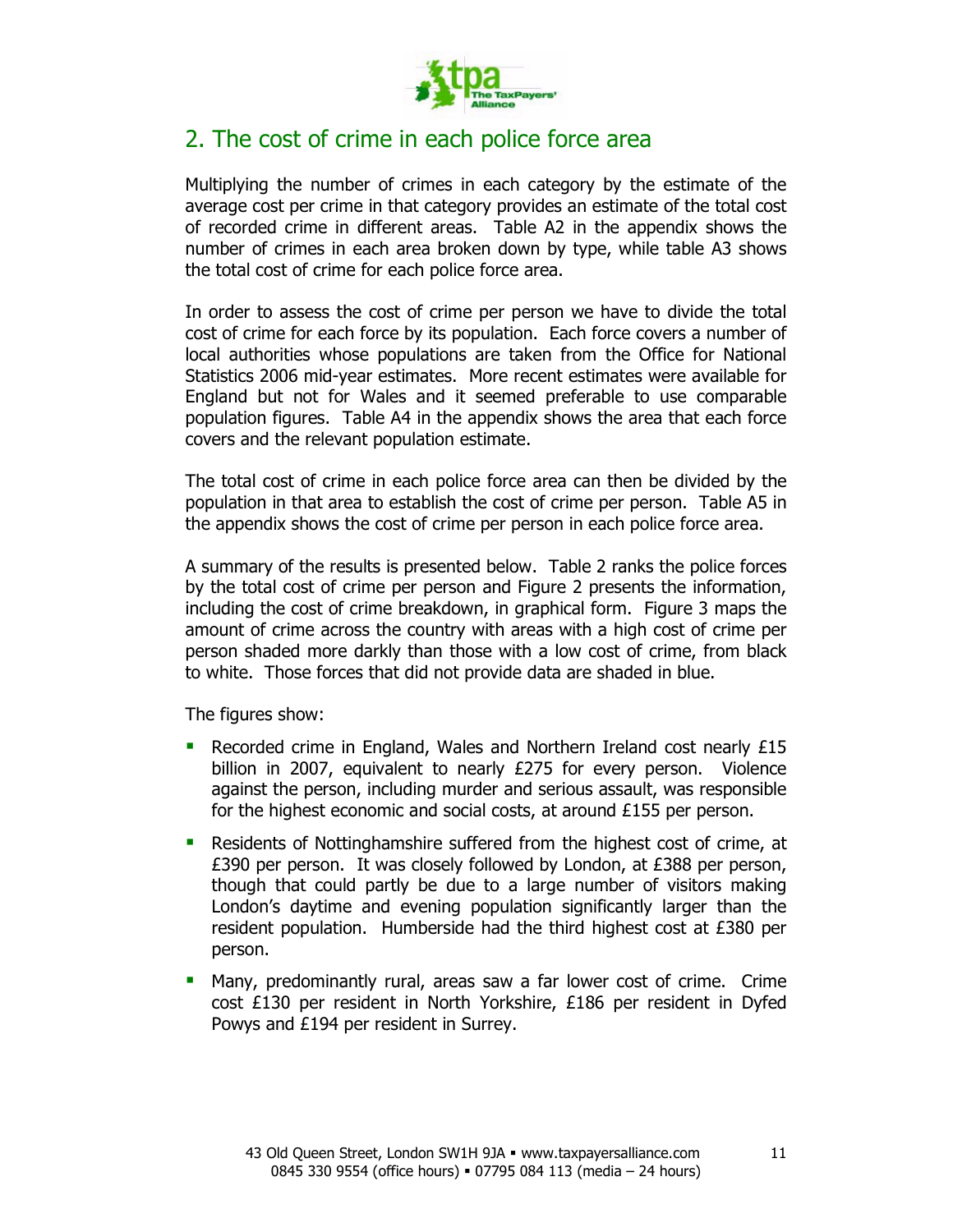

#### Table 2: The cost of crime by police force area

|                         | <b>Police force</b>               | <b>Total cost of crime</b> | <b>Population</b> | Cost of crime per person |
|-------------------------|-----------------------------------|----------------------------|-------------------|--------------------------|
| $\mathbf{1}$            | Nottinghamshire Police            | £411,579,162               | 1,055,500         | £389.94                  |
| $\overline{2}$          | Metropolitan Police*              | £2,913,533,525             | 7,512,400         | £387.83                  |
| 3                       | Humberside Police                 | £343,465,441               | 905,000           | £379.52                  |
| $\overline{\mathbf{r}}$ | <b>Greater Manchester Police</b>  | £951,801,569               | 2,553,700         | £372.71                  |
| 5                       | Derbyshire Constabulary*          | £275,990,681               | 754,100           | £365.99                  |
| 6                       | <b>Cleveland Police</b>           | £201,972,372               | 558,100           | £361.89                  |
| 7                       | <b>West Midlands Police</b>       | £927,014,147               | 2,600,100         | £356.53                  |
| 8                       | South Yorkshire Police            | £452,017,904               | 1,292,900         | £349.62                  |
| 9                       | <b>Gwent Constabulary</b>         | £184,459,070               | 559,600           | £329.63                  |
| 10                      | <b>West Yorkshire Police</b>      | £703,975,509               | 2,161,200         | £325.73                  |
| 11                      | <b>Thames Valley Police</b>       | £611,916,712               | 1,935,300         | £316.19                  |
| 12                      | Leicestershire Constabulary       | £288,460,421               | 963,100           | £299.51                  |
| 13                      | Hampshire Constabulary*           | £547,820,942               | 1,829,400         | £299.45                  |
| 14                      | <b>Essex Police</b>               | £386,519,923               | 1,361,200         | £283.96                  |
| 15                      | Avon and Somerset Police*         | £434,849,196               | 1,560,500         | £278.66                  |
| 16                      | Northamptonshire Police           | £184,890,413               | 669,100           | £276.33                  |
| 17                      | <b>Durham Constabulary</b>        | £163,329,769               | 600,000           | £272.22                  |
| 18                      | <b>Suffolk Constabulary</b>       | £190,189,606               | 702,000           | £270.93                  |
| 19                      | South Wales Constabulary          | £327,612,054               | 1,227,000         | £267.00                  |
| 20                      | Gloucestershire Constabulary      | £151,375,316               | 578,600           | £261.62                  |
| 21                      | <b>Bedfordshire Police</b>        | £150,860,518               | 590,700           | £255.39                  |
| 22                      | <b>Staffordshire Police</b>       | £268,325,798               | 1,062,500         | £252.54                  |
| 23                      | <b>Wiltshire Constabulary</b>     | £158,689,216               | 635,300           | £249.79                  |
| 24                      | Northumbria Police                | £346,609,045               | 1,397,500         | £248.02                  |
| 25                      | <b>Cheshire Constabulary</b>      | £246,292,360               | 999,800           | £246.34                  |
| 26                      | <b>Kent Police</b>                | £396,199,135               | 1,634,600         | £242.38                  |
| 27                      | Northern Ireland Police           | £418,621,004               | 1,742,000         | £240.31                  |
| 28                      | <b>Dorset Police</b>              | £167,536,790               | 701,100           | £238.96                  |
| 29                      | North Wales Police                | £159,287,485               | 675,700           | £235.74                  |
| 30                      | Cumbria Constabulary              | £116,676,575               | 496,200           | £235.14                  |
| 31                      | <b>Sussex Police</b>              | £353,657,933               | 1,528,400         | £231.39                  |
| 32                      | Devon and Cornwall Constabulary   | £372,101,402               | 1,650,600         | £225.43                  |
| 33                      | <b>Warwickshire Police</b>        | £117,241,959               | 522,200           | £224.52                  |
| 34                      | <b>West Mercia Constabulary</b>   | £262,448,044               | 1,181,900         | £222.06                  |
| 35                      | Cambridgeshire Constabulary       | £154,002,608               | 752,900           | £204.55                  |
| 36                      | Norfolk Constabulary              | £165,764,291               | 832,400           | £199.14                  |
| 37                      | <b>Surrey Police</b>              | £210,857,216               | 1,085,200         | £194.30                  |
| 38                      | <b>Dyfed Powys Police</b>         | £93,573,002                | 503,600           | £185.81                  |
| 39                      | North Yorkshire Police            | £102,043,558               | 783,400           | £130.26                  |
|                         | Merseyside Police                 | No usable response         | 1,353,600         |                          |
|                         | Lincolnshire Police               | No usable response         | 686,200           |                          |
|                         | Lancashire Constabulary           | No usable response         | 1,165,700         |                          |
|                         | <b>Hertfordshire Constabulary</b> | No usable response         | 1,058,600         |                          |

43 Old Queen Street, London SW1H 9JA · www.taxpayersalliance.com 0845 330 9554 (office hours) = 07795 084 113 (media - 24 hours)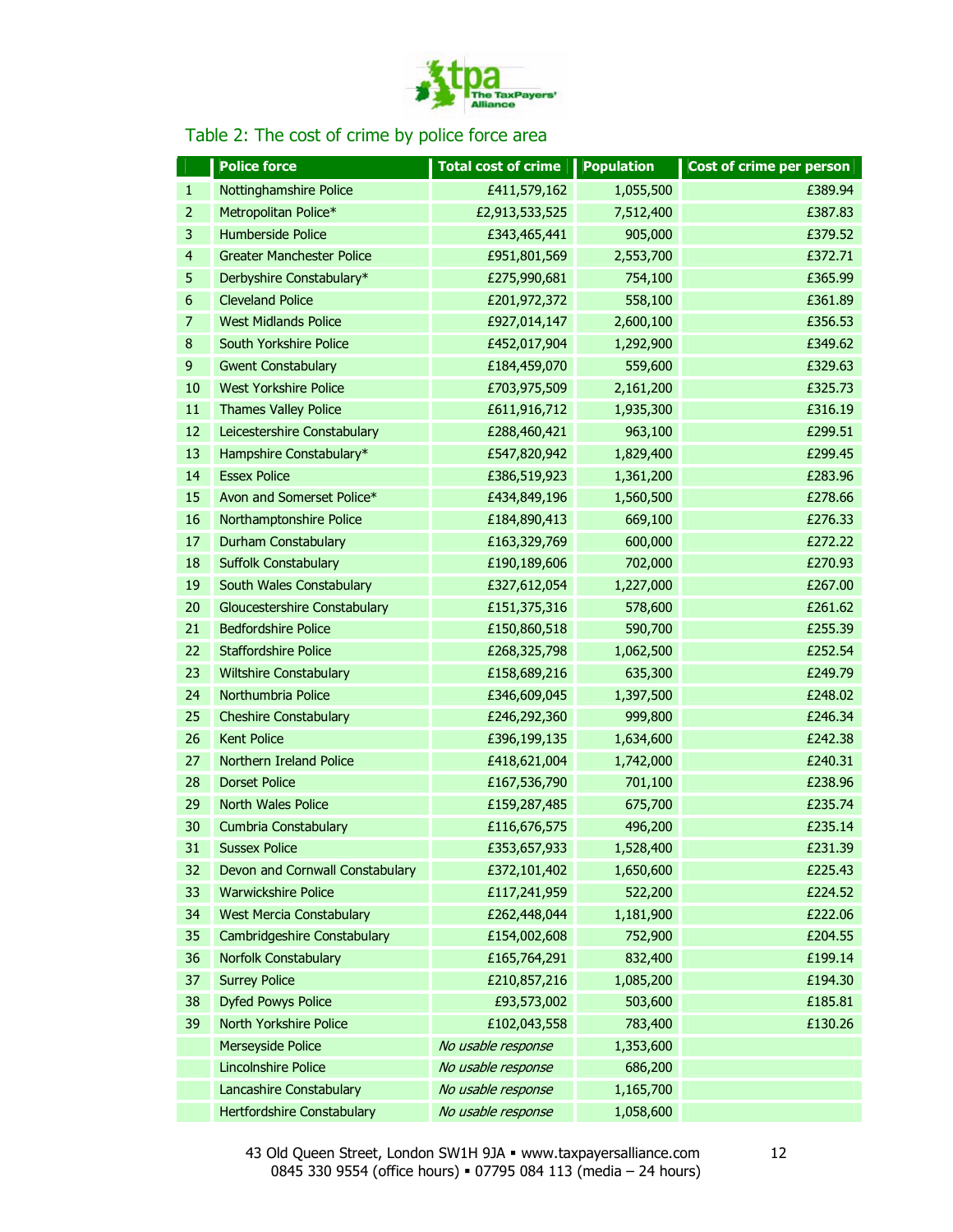Payers'





43 Old Queen Street, London SW1H 9JA 43 Old Queen Street, London SW1H 9JA . www.taxpayersalliance.com www.taxpayersalliance.com 0845 330 9554 (office hours) 0845 330 9554 (office hours) = 07795 084 113 (media - 24 hours) 07795 084 113 (media – 24 hours)

13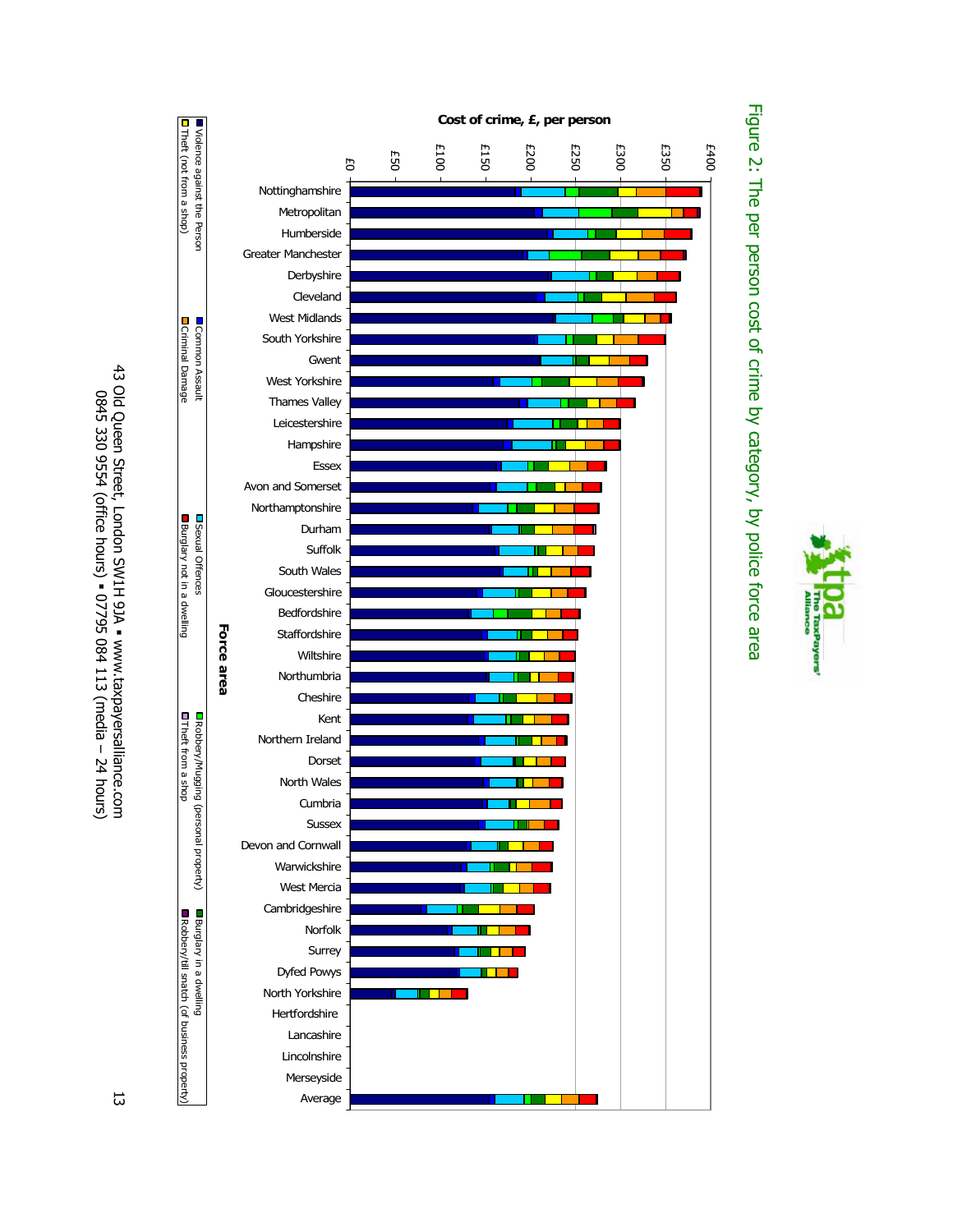





Figure 3 maps the amount of crime across the country with police force areas. Areas with a high cost of crime per person are shaded more darkly than those with a low cost of crime, from black to white. Forces that did not provide data are shaded in blue.

#### North Yorkshire

North Yorkshire showed the lowest cost of crime by quite a significant margin. Such an exceptional result suggests that there may be some kind of problem with the information provided to us in response to our Freedom of Information Request or significant differences in the classification of crime in North Yorkshire and elsewhere in the country.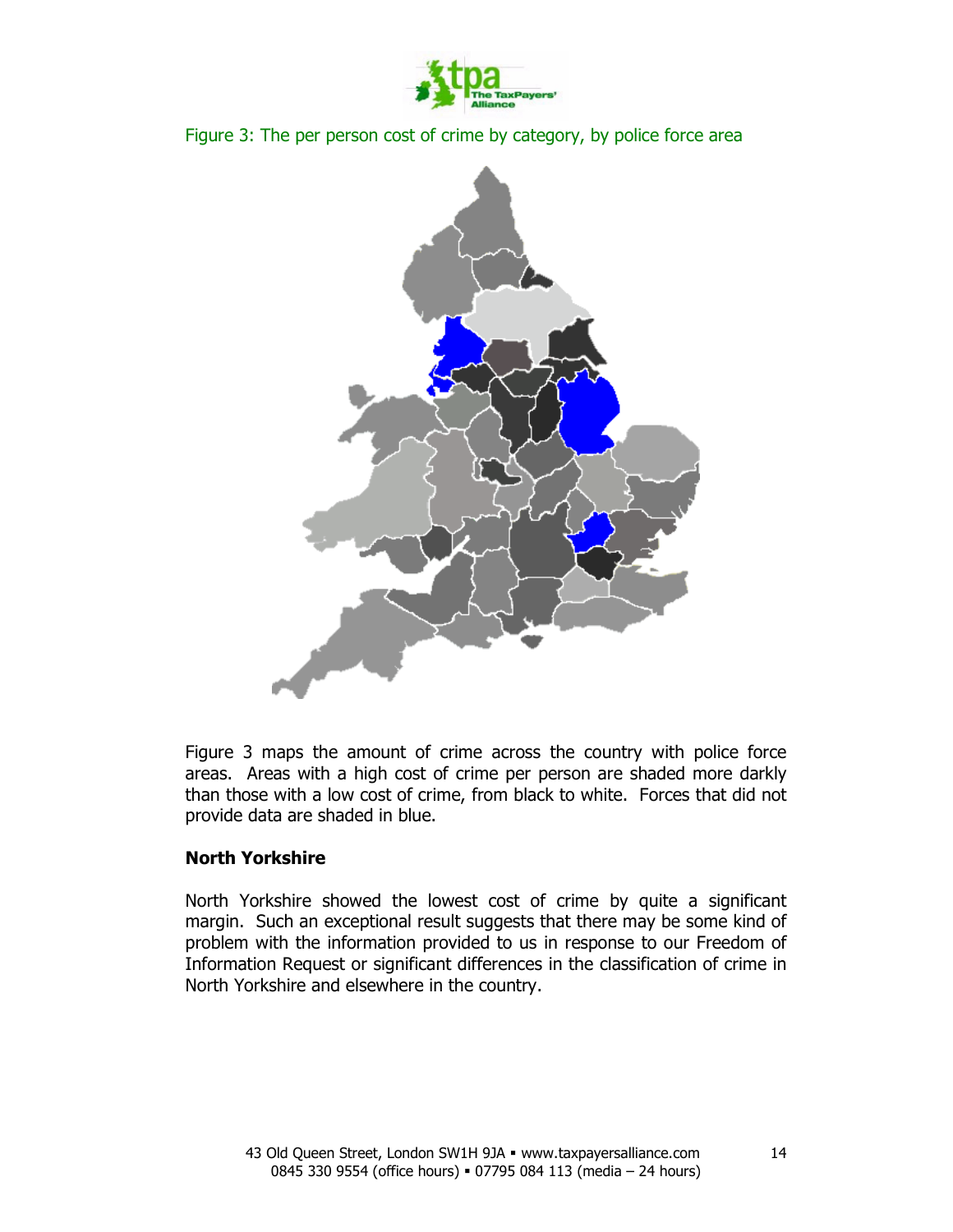

# 3. High crime rates can be effectively tackled

Broader social factors make an obvious contribution to rates of crime. Not all of the difference between, for example, Nottinghamshire and North Yorkshire, will be due to police performance. However, if the test of police efficiency is "the absence of crime and disorder" we should look to improve police performance in order to reduce the economic and social burden imposed by high rates of crime. In other countries new ways of policing have achieved radical cuts in rates of crime.

There has been a significant increase in spending on "public order and safety" across the country since  $2001-02$ :<sup>11</sup>

| Year    | <b>Public order and safety</b><br>spending, £ billion |
|---------|-------------------------------------------------------|
| 2001-02 | £22.8 billion                                         |
| 2002-03 | £24.4 billion                                         |
| 2003-04 | £26.5 billion                                         |
| 2004-05 | £28.4 billion                                         |
| 2005-06 | £29.3 billion                                         |
| 2006-07 | £30.5 billion                                         |
| 2007-08 | £32.5 billion                                         |

Even accepting that inflation and new demands from threats such as terrorism will have taken up a significant portion of this new spending, it is hard to sustain the idea that – after so much new money has been injected into the system – the problem is a lack of resources. Attempts to improve performance should look to reform policy rather than provide further big increases in spending.

There are a number of possible reforms that would significantly improve police performance:

#### 1. Bring police forces under local control

It is not possible for the Home Office to adequately understand and address the problem of crime in communities across the country from Whitehall. The present regime of targets constitutes one attempt to control the police from the centre and is widely understood to create an unhelpful distortion as forces chase 'detections' and devote inappropriate amounts of effort to easy to solve crimes.<sup>12</sup> Recent proposals to centralise the appointment of chief constables<sup>13</sup> suggest that, under present government policies, this problem could get worse rather than better.

 $\overline{a}$ 

 $11$  HM Treasury, 'Public Expenditure Statistical Analyses 2008', April 2008

<sup>&</sup>lt;sup>12</sup> Sergeant, H. '*The public and the police*', Civitas, May 2008

 $13$  Leppard, D. 'Ministers to hire and fire top police', The Times, May 2008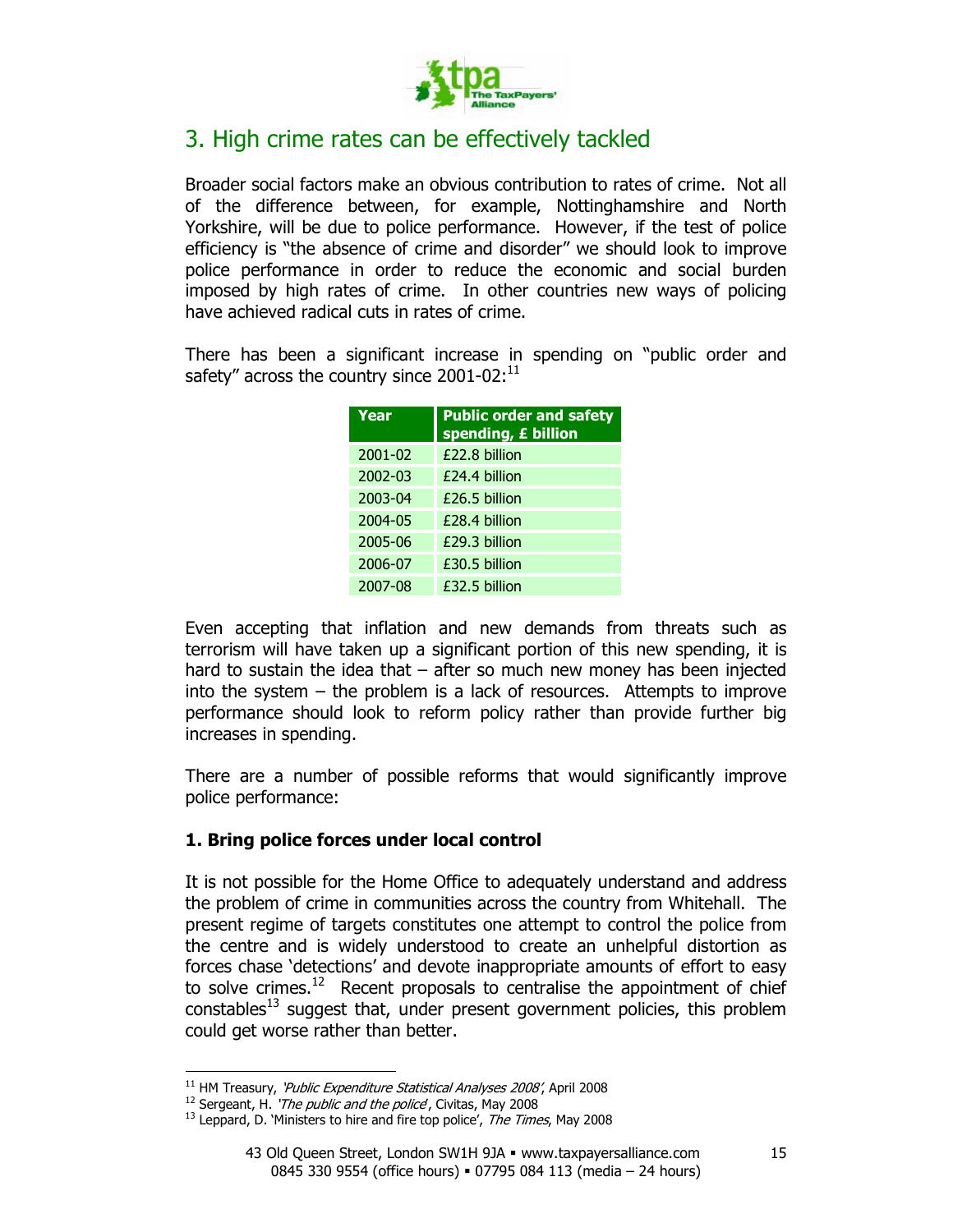

Effective policing can be delivered when targets are replaced with genuine local accountability. Direct, local elections are the best way to ensure such accountability. The Conservative Police Reform Taskforce<sup>14</sup> argued for elected police commissioners to replace police authorities and detailed information on crime levels by area. Douglas Carswell MP, representing the Direct Democracy campaign, has argued that Britain needs to "send for the sheriff" in order to align police priorities with the public's desire for a serious crackdown on crime.<sup>15</sup>

#### 2. Learn lessons from other countries

The experience of New York in achieving radical cuts in crime (a 50 per cent cut between 1993 and 1998) makes it a useful example for other areas looking to drive down crime rates.<sup>16</sup> There are two key policies that made those reductions in crime and disorder possible: $^{17}$ 

- Detailed and up to date crime statistics while some forces, such as the Metropolitan police, are improving the detail of their crime statistics no force comes close to the detailed information and reporting that New York possesses with the CompStat system. Geographically detailed and up to date information can allow for far more efficient use of police resources.
- Tackling low-level, quality of life crime this is often, unfortunately, represented as "zero tolerance" which can be misunderstood as an unthinking over-zealousness. Instead, the idea is simply to take seriously crimes like vandalism that are individually minor but, taken together, have a very severe effect on communities. This both improves the quality of community life and arrests a progression to more serious crimes.

#### 3. Launch an ambitious drive to cut police bureaucracy

Home Office statistics suggest that police officers across the country spent around 20 per cent of their time on various forms of paperwork.<sup>18</sup> Sir Ronnie Flanagan's report<sup>19</sup> for the Government put forward recommendations that, he argued, would save time "in ways equivalent to more than 3,000 additional officers."

This has to be good news but might not be nearly ambitious enough. There are more than  $140,500$  police officers across the country.<sup>20</sup> If time spent on

 $\overline{a}$ 

<sup>&</sup>lt;sup>14</sup> Police Reform Taskforce 'Police for the People',

<sup>&</sup>lt;sup>15</sup> Carswell, D. 'The Localist Papers: 4. Send for the Sheriff', Daily Telegraph, June 2007

<sup>&</sup>lt;sup>16</sup> Bratton, W. J. & Andrews, W. 'What We've Learned About Policing', City Journal, Spring 1999

<sup>&</sup>lt;sup>17</sup> Bratton, W. J. et. al. 'Zero Tolerance: Policing a Free Society', Enlarged and Revised Second Edition,

Institute of Economic Affairs Health and Welfare United – Choice in Welfare No. 35, January 1998

<sup>&</sup>lt;sup>18</sup> Steele, J. 'Bobbies on beat for one hour in seven', Daily Telegraph, December 2007

 $19$  Flanagan, R. 'The review of policing: final report', February 2008

<sup>&</sup>lt;sup>20</sup> Home Office, 'About the police', http://www.homeoffice.gov.uk/police/about/?view=Standard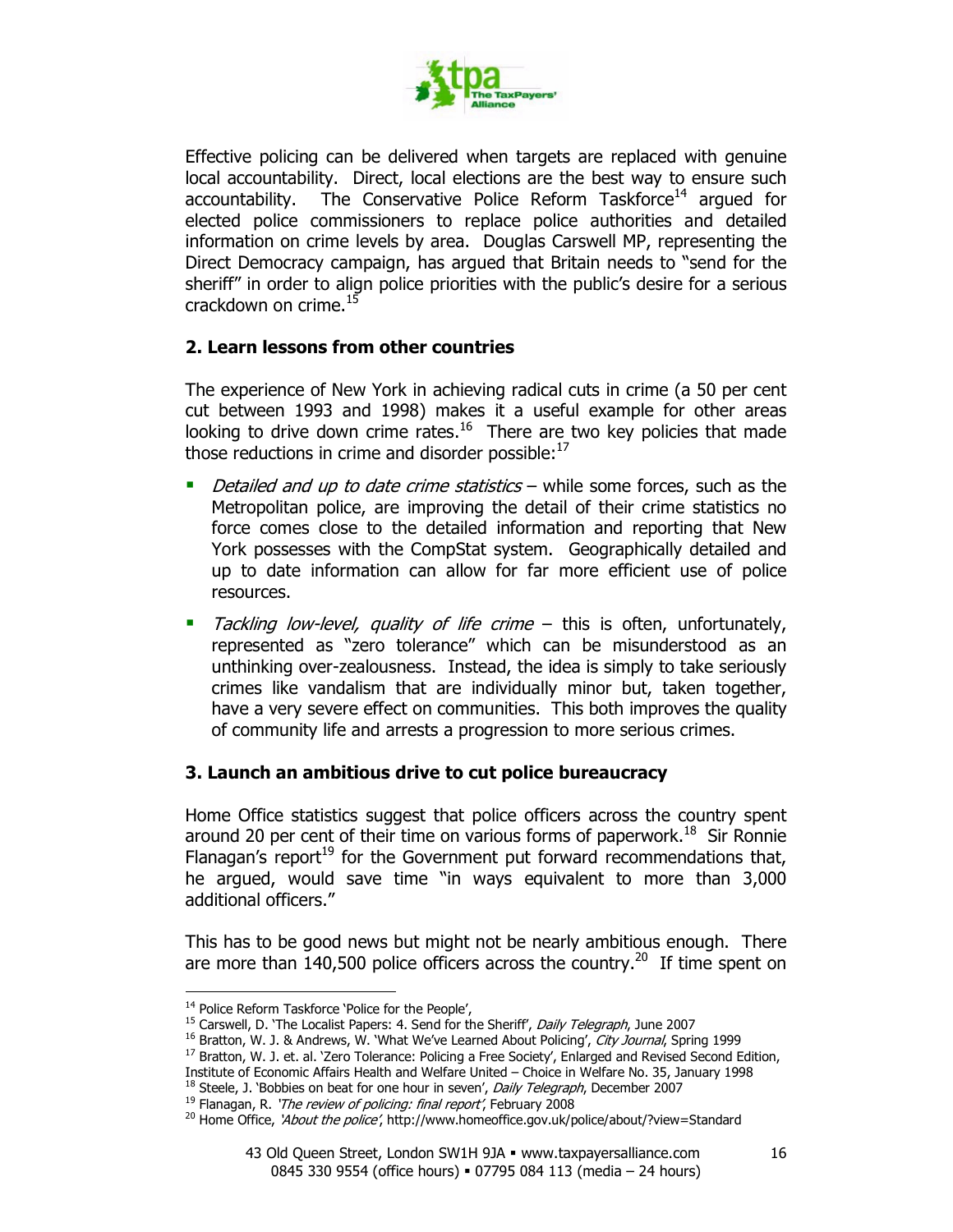

paperwork could be cut in half (with modern technology ten per cent of an officer's day does not seem unreasonable) then 10 per cent of police time could be saved; equivalent to 14,050 officers across the country.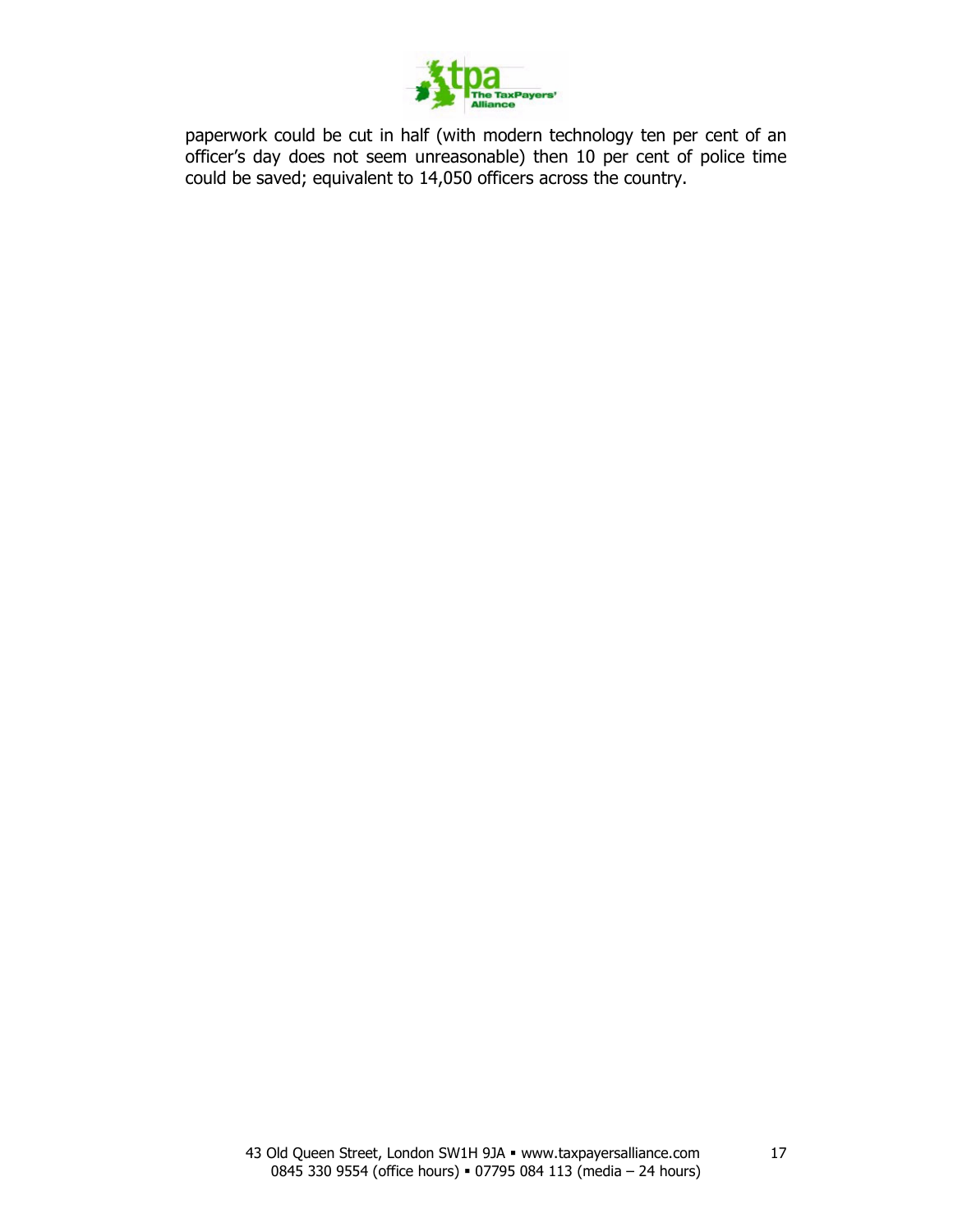

# Appendix

### Table A1: Breakdown of HORS217 estimates of the total economic and social costs of crime on individuals

| <b>Offence type</b>                                                   |                         | In anticipation of crime $(E)$<br>As a consequence of crime $(E)$ |                                      |                                                      |                | In<br>response<br>to crime<br>(E) | <b>Average</b><br>cost(E) | <b>Number of</b><br><b>incidents</b><br>(000s)         | <b>Total</b><br>cost(E)<br>billion) |        |      |
|-----------------------------------------------------------------------|-------------------------|-------------------------------------------------------------------|--------------------------------------|------------------------------------------------------|----------------|-----------------------------------|---------------------------|--------------------------------------------------------|-------------------------------------|--------|------|
|                                                                       | Security<br>expenditure | <b>Insurance</b><br>administration                                | Property<br>stolen<br>and<br>damaged | Emotional<br>and<br>physical<br>impact on<br>victims | Lost<br>output | <b>Victim</b><br>services         | <b>Health</b><br>services | Criminal<br><b>Justice</b><br>System (incl.<br>Police) |                                     |        |      |
| Violence against the<br>person                                        | $\overline{2}$          |                                                                   |                                      | 13,000                                               | 2,500          | 10                                | 1,200                     | 2,700                                                  | 19,000                              | 880    | 16.8 |
| Homicide                                                              | $\sim$                  | $\sim$                                                            | $\sim$                               | 700,000                                              | <i>370,000</i> | 4,700                             | 630                       | 22,000                                                 | <i>1,100,000</i>                    | 1.1    | 1.2  |
| Wounding                                                              | $\overline{2}$          | ÷.                                                                | $\sim$                               | 12,000                                               | 2,000          | 6                                 | 1,200                     | 2,700                                                  | 18,000                              | 880    | 15.6 |
| Serious wounding                                                      | 10                      | ÷,                                                                | $\overline{\phantom{a}}$             | 97,000                                               | 14,000         | 6                                 | 8,500                     | 13,000                                                 | 130,000                             | 110    | 14.1 |
| Other wounding                                                        | $\mathcal O$            | $\overline{\phantom{a}}$                                          | $\overline{\phantom{a}}$             | <b>120</b>                                           | 400            | 6                                 | 200                       | 1,300                                                  | 2,000                               | 780    | 1.5  |
| <b>Common Assault</b>                                                 | $\pmb{0}$               | $\equiv$                                                          | $\sim$                               | 240                                                  | 20             | 6                                 | $\blacksquare$            | 270                                                    | 540                                 | 3,200  | 1.7  |
| <b>Sexual Offences</b>                                                | $\overline{2}$          | $\sim$                                                            | ۰.                                   | 12,000                                               | 2,000          | 20                                | 1,200                     | 3,900                                                  | 19,000                              | 130    | 2.5  |
| Robbery/Mugging                                                       | $\mathbf{0}$            | 40                                                                | 310                                  | 2,400                                                | 420            | 6                                 | 190                       | 1,400                                                  | 4,700                               | 420    | 2.0  |
| Burglary in a Dwelling                                                | 330                     | 100                                                               | 830                                  | 550                                                  | 40             | $\overline{4}$                    | $\equiv$                  | 490                                                    | 2,300                               | 1,400  | 2.7  |
| <b>Theft</b>                                                          | 40                      | 30                                                                | 310                                  | 160                                                  | 10             | $\mathbf{0}$                      | $\omega_{\rm c}$          | 60                                                     | 600                                 | 7,300  | 4.4  |
| Theft (not vehicle)                                                   | $\sim$                  | 20                                                                | 130                                  | 100                                                  | $\overline{4}$ | $\mathcal{O}$                     | $\mathbb{L}^+$            | 90                                                     | 340                                 | 3,800  | 1.3  |
| Vehicle theft                                                         | 70                      | 50                                                                | 500                                  | 220                                                  | 20             | $\theta$                          | $\sim$                    | 30                                                     | 890                                 | 3,500  | 3.1  |
| <b>Criminal Damage</b>                                                | 10                      | 20                                                                | 190                                  | 200                                                  | 30             | $\overline{0}$                    | $\blacksquare$            | 60                                                     | 510                                 | 3,000  | 1.5  |
| <b>All crimes against</b><br>individuals and<br>households (£billion) | 0.7                     | 0.5                                                               | 4.1                                  | 17.0                                                 | 2.9            | 0.0                               | 1.3                       | 5.7                                                    | 2000                                | 16,400 | 32.2 |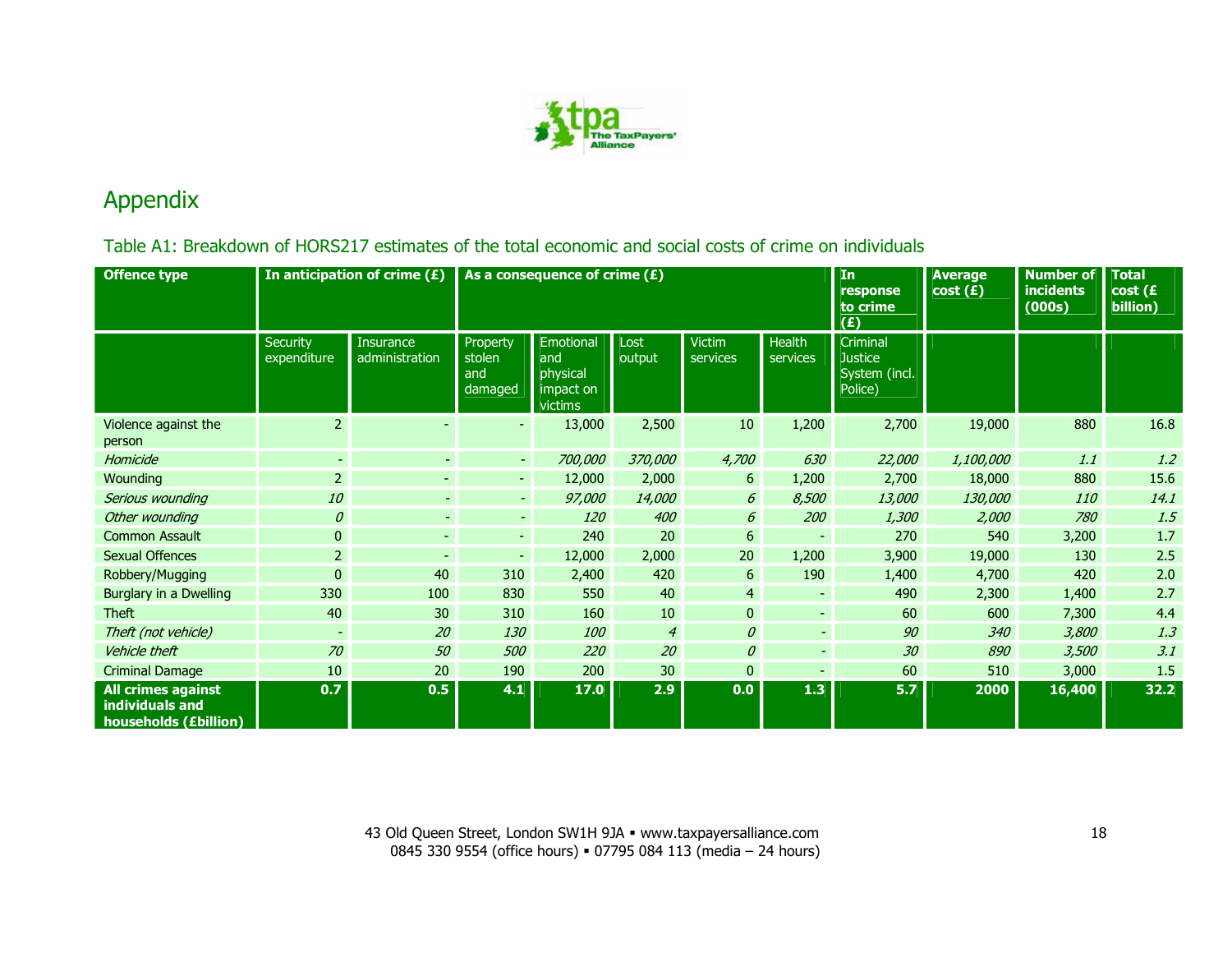

## Table A2: The number of crimes in categories relevant to the cost of crime, by police force area

| <b>Force</b>                              | <b>Violence</b><br>against<br>the<br><b>Person</b> | <b>Common</b><br><b>Assault</b> | <b>Sexual</b><br><b>Offences</b> | <b>Robbery/Mugging</b><br>(of personal<br>property) | <b>Burglary</b><br>in a<br>dwelling | Theft (not<br>from a<br>shop) | <b>Criminal</b><br><b>Damage</b> | <b>Burglary</b><br>not in a<br>dwelling | <b>Theft from</b><br>a shop | <b>Robbery/till</b><br>snatch (of<br><b>business</b><br>property) | <b>Total</b> |
|-------------------------------------------|----------------------------------------------------|---------------------------------|----------------------------------|-----------------------------------------------------|-------------------------------------|-------------------------------|----------------------------------|-----------------------------------------|-----------------------------|-------------------------------------------------------------------|--------------|
| Metropolitan Police*                      | 131,956                                            | 40,787                          | 8,766                            | 33,645                                              | 59,837                              | 297,736                       | 102,493                          | 34,057                                  | 34,420                      | 3,355                                                             | 747,052      |
| <b>Greater Manchester</b><br>Police       | 42,069                                             | 8,127                           | 1,784                            | 11,243                                              | 21,660                              | 85,851                        | 65,048                           | 19,650                                  | 15,542                      | 1,154                                                             | 272,128      |
| <b>West Yorkshire Police</b>              | 29,520                                             | 10,247                          | 2,186                            | 2,847                                               | 18,021                              | 70,344                        | 52,874                           | 17,716                                  | 11,528                      | 357                                                               | 215,640      |
| <b>West Midlands Police</b>               | 50,317                                             | 4,265                           | 3,052                            | 7,359                                               | 8,139                               | 64,951                        | 47,577                           | 7,912                                   | 14,699                      | 680                                                               | 208,951      |
| Hampshire<br>Constabulary*                | 26,699                                             | 11,334                          | 2,329                            | 943                                                 | 5,300                               | 42,711                        | 38,927                           | 9,329                                   | 12,878                      | 119                                                               | 150,569      |
| <b>Thames Valley Police</b>               | 31,227                                             | 11,170                          | 2,047                            | 1,941                                               | 10,927                              | 29,111                        | 37,466                           | 11,369                                  | 11,569                      | 237                                                               | 147,064      |
| South Yorkshire Police                    | 22,757                                             | 2,787                           | 1,170                            | 1,300                                               | 9,004                               | 25,961                        | 36,684                           | 11,233                                  | 7,984                       | 167                                                               | 119,047      |
| Nottinghamshire<br>Police                 | 16,626                                             | 4,148                           | 1,490                            | 1,974                                               | 12,341                              | 23,151                        | 35,561                           | 12,215                                  | 7,246                       | 220                                                               | 114,972      |
| <b>Essex Police</b>                       | 19,000                                             | 4,702                           | 1,133                            | 1,138                                               | 5,942                               | 34,453                        | 27,498                           | 8,021                                   | 9,314                       | 183                                                               | 111,384      |
| Avon and Somerset<br>Police*              | 20,875                                             | 6,272                           | 1,548                            | 1,906                                               | 8,761                               | 19,526                        | 30,063                           | 9,550                                   | 9,547                       | 97                                                                | 108,145      |
| <b>Kent Police</b>                        | 18,282                                             | 6,975                           | 1,689                            | 1,038                                               | 6,078                               | 21,737                        | 32,482                           | 8,749                                   | 9,922                       | 162                                                               | 107,114      |
| <b>Devon and Cornwall</b><br>Constabulary | 18,308                                             | 5,284                           | 1,389                            | 477                                                 | 4,242                               | 29,843                        | 30,159                           | 7,403                                   | 7,435                       | 67                                                                | 104,607      |
| Northern Ireland<br>Police                | 21,340                                             | 7,840                           | 1,715                            | 667                                                 | 6,804                               | 19,690                        | 30,847                           | 4,816                                   | 5,155                       | 480                                                               | 99,354       |
| Humberside Police                         | 17,053                                             | 3,374                           | 1,006                            | 939                                                 | 5,598                               | 27,731                        | 22,782                           | 8,223                                   | 7,246                       | 102                                                               | 94,054       |
| Northumbria Police                        | 18,197                                             | 2,423                           | 1,110                            | 701                                                 | 5,148                               | 14,992                        | 30,761                           | 6,736                                   | 9,116                       | 141                                                               | 89,325       |
| South Wales<br>Constabulary               | 17,533                                             | 3,149                           | 968                              | 731                                                 | 1,761                               | 19,832                        | 27,389                           | 7,860                                   | 7,306                       | 122                                                               | 86,651       |
| <b>Sussex Police</b>                      | 18,727                                             | 7,140                           | 1,399                            | 818                                                 | 4,076                               | 3,099                         | 27,545                           | 6,981                                   | 7,991                       | 104                                                               | 77,880       |
| <b>Cheshire Constabulary</b>              | 11,332                                             | 4,338                           | 773                              | 460                                                 | 4,074                               | 24,318                        | 19,728                           | 5,570                                   | 6,156                       | 161                                                               | 76,910       |

43 Old Queen Street, London SW1H 9JA · www.taxpayersalliance.com 0845 330 9554 (office hours) = 07795 084 113 (media – 24 hours)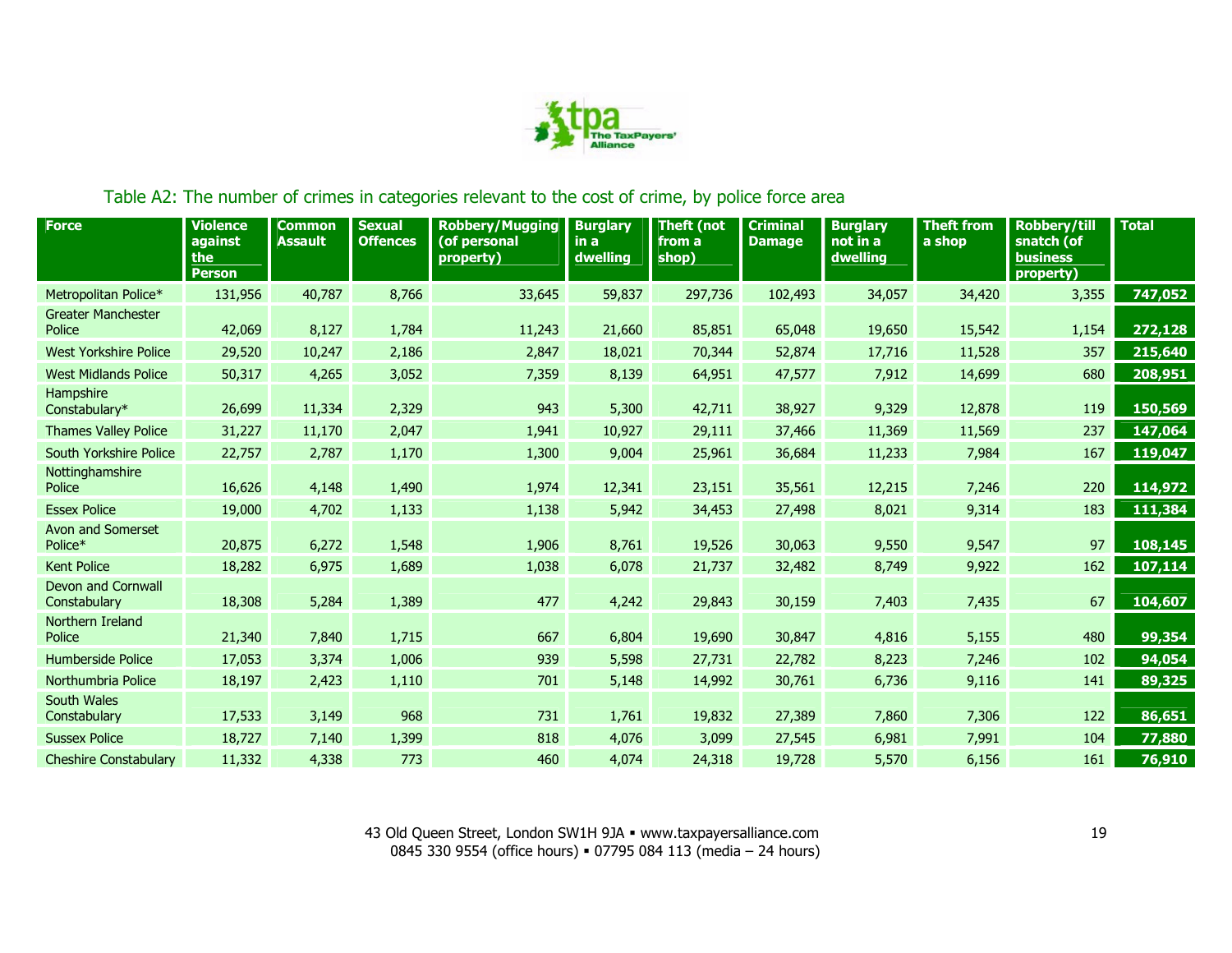

| <b>Force</b>                       | <b>Violence</b><br>against<br>the<br><b>Person</b> | <b>Common</b><br><b>Assault</b> | <b>Sexual</b><br><b>Offences</b> | <b>Robbery/Mugging</b><br>(of personal<br>property) | <b>Burglary</b><br>in a<br>dwelling | <b>Theft (not</b><br>from a<br>shop) | <b>Criminal</b><br><b>Damage</b> | <b>Burglary</b><br>not in a<br>dwelling | <b>Theft from</b><br>a shop | <b>Robbery/till</b><br>snatch (of<br><b>business</b><br>property) | <b>Total</b> |
|------------------------------------|----------------------------------------------------|---------------------------------|----------------------------------|-----------------------------------------------------|-------------------------------------|--------------------------------------|----------------------------------|-----------------------------------------|-----------------------------|-------------------------------------------------------------------|--------------|
| <b>West Mercia</b><br>Constabulary | 12,434                                             | 3,273                           | 982                              | 449                                                 | 3,626                               | 22,191                               | 18,940                           | 6,418                                   | 5,759                       | 77                                                                | 74,149       |
| <b>Staffordshire Police</b>        | 13,357                                             | 4,123                           | 992                              | 558                                                 | 3,554                               | 19,897                               | 18,114                           | 5,153                                   | 4,927                       | 80                                                                | 70,755       |
| Derbyshire<br>Constabulary*        | 14,232                                             | 1,916                           | 908                              | 711                                                 | 3,764                               | 21,467                               | 17,244                           | 5,607                                   | 3,522                       | 85                                                                | 69,456       |
| Leicestershire<br>Constabulary     | 14,402                                             | 4,099                           | 1,214                            | 974                                                 | 5,087                               | 10,383                               | 18,493                           | 5,136                                   | 5,065                       | 64                                                                | 64,917       |
| <b>Cleveland Police</b>            | 9,911                                              | 3,349                           | 586                              | 474                                                 | 2,984                               | 15,946                               | 17,944                           | 4,090                                   | 1,054                       | 42                                                                | 56,380       |
| Durham Constabulary                | 7,955                                              | 1,162                           | 521                              | 173                                                 | 2,388                               | 12,583                               | 14,845                           | 3,892                                   | 12,583                      | 28                                                                | 56,130       |
| Northamptonshire<br>Police         | 7,824                                              | 2,856                           | 618                              | 811                                                 | 3,544                               | 15,856                               | 15,229                           | 5,322                                   | 3,637                       | 110                                                               | 55,807       |
| Cambridgeshire<br>Constabulary     | 5,111                                              | 2,796                           | 724                              | 582                                                 | 3,585                               | 19,305                               | 14,429                           | 4,226                                   | 3,748                       | 80                                                                | 54,586       |
| <b>Surrey Police</b>               | 10,794                                             | 3,556                           | 654                              | 313                                                 | 3,540                               | 10,908                               | 16,131                           | 4,423                                   | 3,881                       | 84                                                                | 54,284       |
| Norfolk Constabulary               | 7,707                                              | 2,661                           | 691                              | 292                                                 | 1,637                               | 11,631                               | 15,672                           | 3,842                                   | 3,900                       | 32                                                                | 48,065       |
| <b>Suffolk Constabulary</b>        | 9,685                                              | 1,965                           | 800                              | 297                                                 | 1,728                               | 13,911                               | 12,329                           | 3,729                                   | 3,184                       | 17                                                                | 47,645       |
| <b>Gwent Constabulary</b>          | 10,137                                             | 457                             | 565                              | 229                                                 | 2,227                               | 13,251                               | 13,051                           | 3,214                                   | 2,946                       | 27                                                                | 46,104       |
| Gloucestershire<br>Constabulary    | 6,970                                              | 2,585                           | 594                              | 278                                                 | 2,315                               | 13,288                               | 10,674                           | 3,411                                   | 3,190                       | 50                                                                | 43,355       |
| <b>Dorset Police</b>               | 8,327                                              | 2,818                           | 727                              | 195                                                 | 1,719                               | 10,817                               | 11,894                           | 3,257                                   | 3,306                       | 24                                                                | 43,084       |
| <b>Wiltshire Constabulary</b>      | 8,142                                              | 1,722                           | 565                              | 301                                                 | 1,729                               | 11,752                               | 10,929                           | 3,222                                   | 2,545                       | 42                                                                | 40,949       |
| <b>Bedfordshire Police</b>         | 6,652                                              | 1,221                           | 415                              | 1,166                                               | 4,291                               | 9,989                                | 10,204                           | 3,572                                   | 3,344                       | 90                                                                | 40,944       |
| <b>North Wales Police</b>          | 8,572                                              | 2,990                           | 579                              | 113                                                 | 1,128                               | 7,663                                | 12,559                           | 2,925                                   | 3,301                       | 34                                                                | 39,864       |
| North Yorkshire Police             | 3,137                                              | 1,807                           | 559                              | 218                                                 | 2,210                               | 9,050                                | 11,136                           | 4,053                                   | 3,696                       | 38                                                                | 35,904       |
| <b>Cumbria Constabulary</b>        | 6,250                                              | 1,814                           | 350                              | 42                                                  | 869                                 | 7,854                                | 11,771                           | 1,908                                   | 2,232                       | 10                                                                | 33,100       |
| <b>Warwickshire Police</b>         | 5,539                                              | 2,064                           | 379                              | 298                                                 | 2,455                               | 4,125                                | 9,518                            | 3,313                                   | 1,865                       | 121                                                               | 29,677       |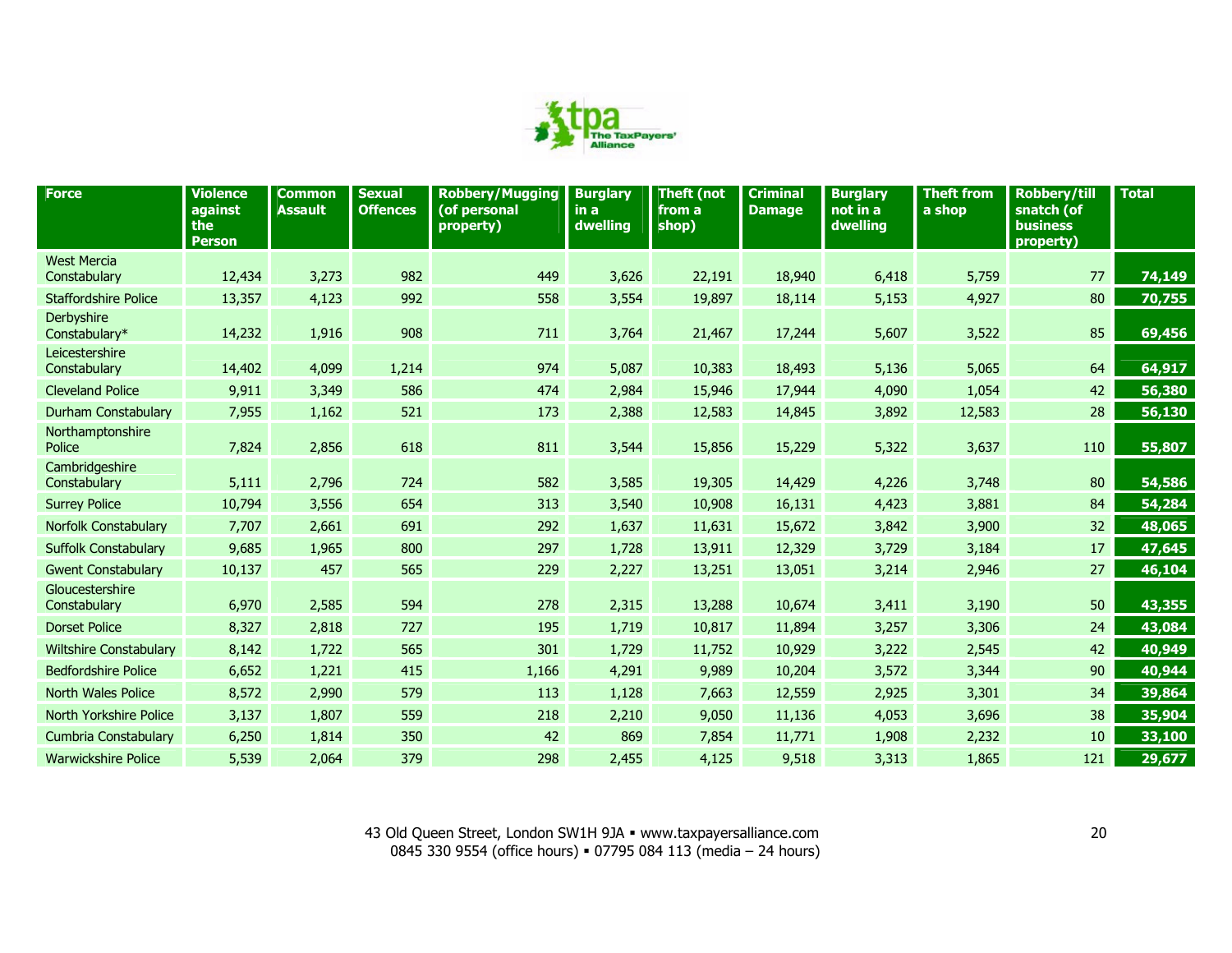

| <b>Force</b>                  | <b>Violence</b><br>against<br>the<br><b>Person</b> | <b>Common</b><br><b>Assault</b> | <b>Sexual</b><br><b>Offences</b> | <b>Robbery/Mugging Burglary</b><br>(of personal<br>property) | in a<br>dwelling | Theft (not<br>from a<br>shop) | <b>Criminal</b><br><b>Damage</b> | <b>Burglary</b><br>not in a<br>dwelling | <b>Theft from</b><br>a shop | <b>Robbery/till</b><br>snatch (of<br><b>business</b><br>property) | <b>Total</b>      |
|-------------------------------|----------------------------------------------------|---------------------------------|----------------------------------|--------------------------------------------------------------|------------------|-------------------------------|----------------------------------|-----------------------------------------|-----------------------------|-------------------------------------------------------------------|-------------------|
| <b>Dyfed Powys Police</b>     | 5,104                                              | 1,132                           | 341                              | 41                                                           | 761              | 5,686                         | 7,085                            | 1,517                                   | 1,471                       | 5 <sub>1</sub>                                                    | 23,143            |
| Hertfordshire<br>Constabulary | No usable<br>response                              |                                 |                                  |                                                              |                  |                               |                                  |                                         |                             |                                                                   | $\mathbf{0}$      |
| Lancashire<br>Constabulary    | No usable<br>response                              |                                 |                                  |                                                              |                  |                               |                                  |                                         |                             |                                                                   | $\mathbf{0}$      |
| Lincolnshire Police           | No usable<br>response                              |                                 |                                  |                                                              |                  |                               |                                  |                                         |                             |                                                                   | $\mathbf{0}$      |
| Merseyside Police             | No usable<br>response                              |                                 |                                  |                                                              |                  |                               |                                  |                                         |                             |                                                                   | O.                |
| <b>Total</b>                  | 714,060                                            | 194,728                         | 49,318                           | 78,642                                                       | 252,854          | 1,122,590                     | 984,075                          | 279,620                                 | 274,210                     |                                                                   | $9,048$ 3,959,145 |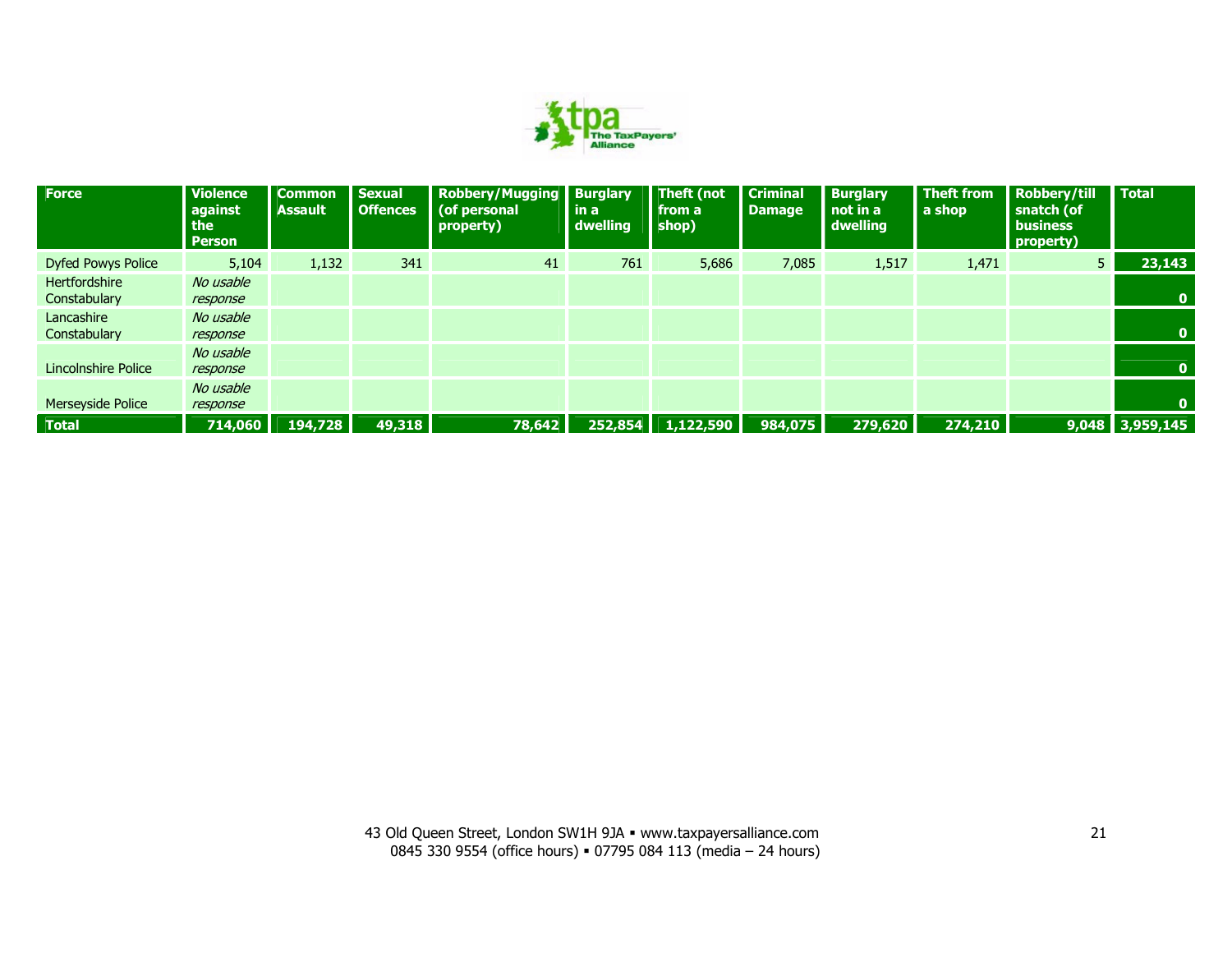

## Table A3: The total cost of crime by category, by police force area

| <b>Force</b>                          | <b>Violence</b><br>against the<br><b>Person</b> | <b>Common</b><br><b>Assault</b> | <b>Sexual</b><br><b>Offences</b> | Robberv/<br><b>Mugging</b><br>(of<br>personal<br>property) | <b>Burglary in</b><br>a dwelling | <b>Theft (not</b><br>from a<br>shop) | <b>Criminal</b><br><b>Damage</b> | <b>Burglary</b><br>not in a<br>dwelling | <b>Theft</b><br>from a<br>shop | <b>Robbery/till</b><br>snatch (of<br><b>business</b><br>property) | Total (£<br>million) |
|---------------------------------------|-------------------------------------------------|---------------------------------|----------------------------------|------------------------------------------------------------|----------------------------------|--------------------------------------|----------------------------------|-----------------------------------------|--------------------------------|-------------------------------------------------------------------|----------------------|
| Metropolitan<br>Police*               | £1,532,932,852                                  | £65,544,709                     | £307,642,770                     | £273,500,205                                               | £218,285,376                     | £280,467,312                         | £99,110,731                      | £111,536,675                            | £4,164,820                     | £20,348,075                                                       | £2,914m              |
| <b>Greater Manchester</b><br>Police   | £488,715,573                                    | £13,060,089                     | £62,609,480                      | £91,394,347                                                | £79,015,680                      | £80,871,642                          | £62,901,416                      | £64,353,750                             | £1,880,582                     | £6,999,010                                                        | £952m                |
| <b>West Midlands</b><br>Police        | £584,532,589                                    | £6,853,855                      | £107,109,940                     | £59,821,311                                                | £29,691,072                      | £61,183,842                          | £46,006,959                      | £25,911,800                             | £1,778,579                     | £4,124,200                                                        | £927m                |
| <b>West Yorkshire</b><br>Police       | £342,933,840                                    | £16,466,929                     | £76,717,670                      | £23,143,263                                                | £65,740,608                      | £66,264,048                          | £51,129,158                      | £58,019,900                             | £1,394,888                     | £2,165,205                                                        | £704m                |
| <b>Thames Valley</b><br>Police        | £362,764,059                                    | £17,950,190                     | £71,839,465                      | £15,778,389                                                | £39,861,696                      | £27,422,562                          | £36,229,622                      | £37,233,475                             | £1,399,849                     | £1,437,405                                                        | £612m                |
| Hampshire<br>Constabulary*            | £310,162,283                                    | £18,213,738                     | £81,736,255                      | £7,665,647                                                 | £19,334,400                      | £40,233,762                          | £37,642,409                      | £30,552,475                             | £1,558,238                     | £721,735                                                          | £548m                |
| South Yorkshire<br>Police             | £264,368,069                                    | £4,478,709                      | £41,061,150                      | £10,567,700                                                | £32,846,592                      | £24,455,262                          | £35,473,428                      | £36,788,075                             | £966,064                       | £1,012,855                                                        | £452m                |
| Avon and Somerset<br>Police*          | £242,504,875                                    | £10,079,104                     | £54,327,060                      | £15,493,874                                                | £31,960,128                      | £18,393,492                          | £29,070,921                      | £31,276,250                             | £1,155,187                     | £588,305                                                          | £435m                |
| Northern Ireland<br>Police            | £247,906,780                                    | £12,598,880                     | £60,187,925                      | £5,422,043                                                 | £24,820,992                      | £18,547,980                          | £29,829,049                      | £15,772,400                             | £623,755                       | £2,911,200                                                        | £419m                |
| Nottinghamshire<br>Police             | £193,144,242                                    | £6,665,836                      | £52,291,550                      | £16,046,646                                                | £45,019,968                      | £21,808,242                          | £34,387,487                      | £40,004,125                             | £876,766                       | £1,334,300                                                        | £412m                |
| <b>Kent Police</b>                    | £212,381,994                                    | £11,208,825                     | £59,275,455                      | £8,437,902                                                 | £22,172,544                      | £20,476,254                          | £31,410,094                      | £28,652,975                             | £1,200,562                     | £982,530                                                          | £396m                |
| <b>Essex Police</b>                   | £220,723,000                                    | £7,556,114                      | £39,762,635                      | £9,250,802                                                 | £21,676,416                      | £32,454,726                          | £26,590,566                      | £26,268,775                             | £1,126,994                     | £1,109,895                                                        | £387m                |
| Devon and<br>Cornwall<br>Constabulary | £212,684,036                                    | £8,491,388                      | £48,746,955                      | £3,877,533                                                 | £15,474,816                      | £28,112,106                          | £29,163,753                      | £24,244,825                             | £899,635                       | £406,355                                                          | £372m                |
| <b>Sussex Police</b>                  | £217,551,559                                    | £11,473,980                     | £49,097,905                      | £6,649,522                                                 | £14,869,248                      | £2,919,258                           | £26,636,015                      | £22,862,775                             | £966,911                       | £630,760                                                          | £354m                |

43 Old Queen Street, London SW1H 9JA · www.taxpayersalliance.com 0845 330 9554 (office hours) = 07795 084 113 (media – 24 hours)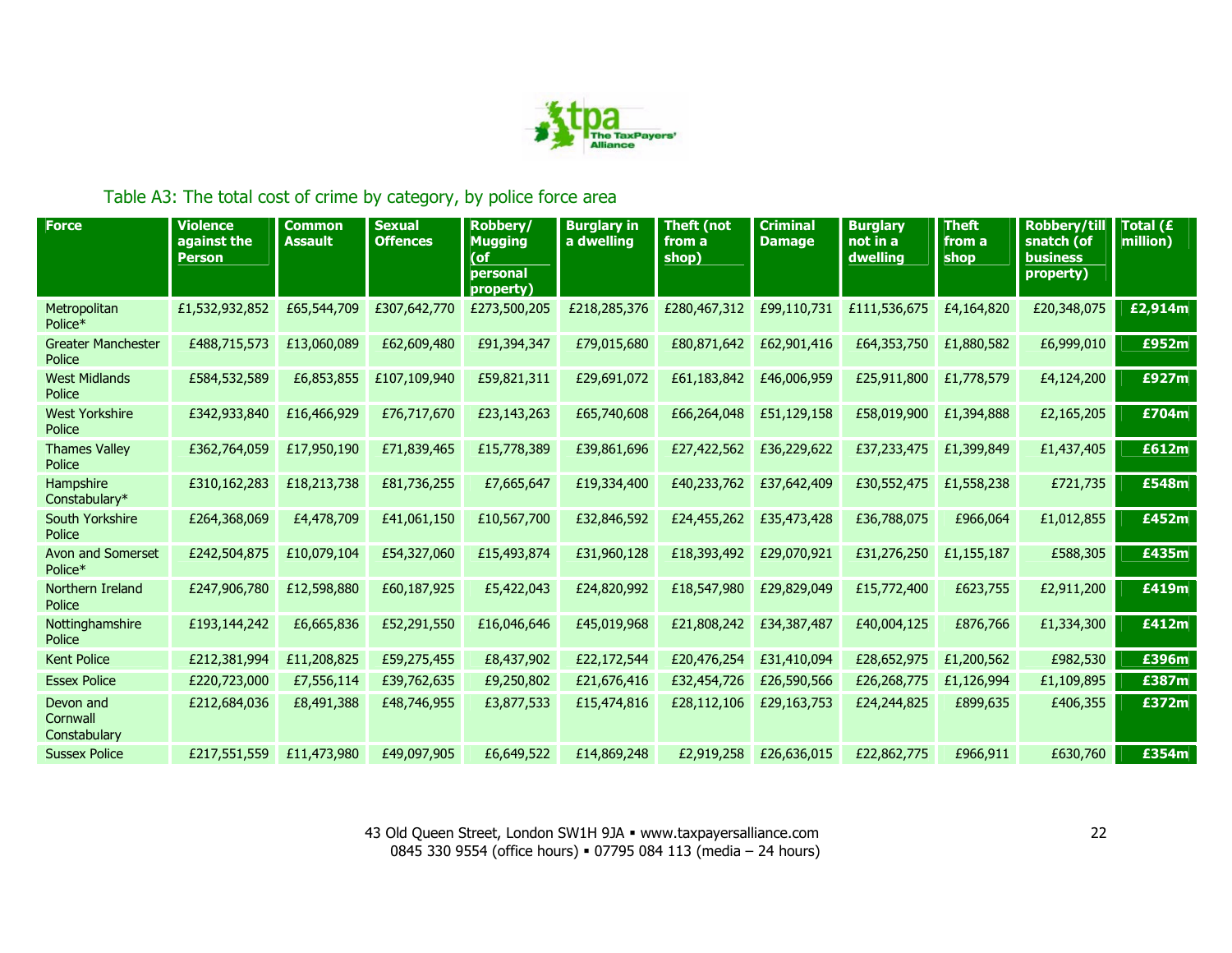

| <b>Force</b>                       | <b>Violence</b><br>against the<br><b>Person</b> | <b>Common</b><br><b>Assault</b> | <b>Sexual</b><br><b>Offences</b> | Robbery/<br><b>Mugging</b><br>(of<br>personal<br>property) | <b>Burglary in</b><br>a dwelling | <b>Theft (not</b><br>from a<br>shop) | <b>Criminal</b><br><b>Damage</b> | <b>Burglary</b><br>not in a<br>dwelling | <b>Theft</b><br>from a<br>shop | <b>Robbery/till</b><br>snatch (of<br>business<br>property) | Total (£<br>million) |
|------------------------------------|-------------------------------------------------|---------------------------------|----------------------------------|------------------------------------------------------------|----------------------------------|--------------------------------------|----------------------------------|-----------------------------------------|--------------------------------|------------------------------------------------------------|----------------------|
| Northumbria Police                 | £211,394,549                                    | £3,893,761                      | £38,955,450                      | £5,698,429                                                 | £18,779,904                      | £14,122,464                          | £29,745,887                      | £22,060,400                             | £1,103,036                     | £855,165                                                   | £347m                |
| Humberside Police                  | £198,104,701                                    | £5,422,018                      | £35,305,570                      | £7,633,131                                                 | £20,421,504                      | £26,122,602                          | £22,030,194                      | £26,930,325                             | £876,766                       | £618,630                                                   | £343m                |
| South Wales<br>Constabulary        | £203,680,861                                    | £5,060,443                      | £33,971,960                      | £5,942,299                                                 | £6,424,128                       | £18,681,744                          | £26,485,163                      | £25,741,500                             | £884,026                       | £739,930                                                   | £328m                |
| Leicestershire<br>Constabulary     | £167,308,034                                    | £6,587,093                      | £42,605,330                      | £7,917,646                                                 | £18,557,376                      | £9,780,786                           | £17,882,731                      | £16,820,400                             | £612,865                       | £388,160                                                   | £288m                |
| Derbyshire<br>Constabulary*        | £165,333,144                                    | £3,079,012                      | £31,866,260                      | £5,779,719                                                 | £13,731,072                      | £20,221,914                          | £16,674,948                      | £18,362,925                             | £426,162                       | £515,525                                                   | £276m                |
| <b>Staffordshire Police</b>        | £155,168,269                                    | £6,625,661                      | £34,814,240                      | £4,535,982                                                 | £12,964,992                      | £18,742,974                          | £17,516,238                      | £16,876,075                             | £596,167                       | £485,200                                                   | £268m                |
| <b>West Mercia</b><br>Constabulary | £144,445,778                                    | £5,259,711                      | £34,463,290                      | £3,649,921                                                 | £13,227,648                      | £20,903,922                          | £18,314,980                      | £21,018,950                             | £696,839                       | £467,005                                                   | £262m                |
| Cheshire<br>Constabulary           | £131,643,844                                    | £6,971,166                      | £27,128,435                      | £3,739,340                                                 | £14,861,952                      | £22,907,556                          | £19,076,976                      | £18,241,750                             | £744,876                       | £976,465                                                   | £246m                |
| <b>Surrey Police</b>               | £125,393,898                                    | £5,714,492                      | £22,952,130                      | £2,544,377                                                 | £12,913,920                      | £10,275,336                          | £15,598,677                      | £14,485,325                             | £469,601                       | £509,460                                                   | £211m                |
| <b>Cleveland Police</b>            | £115,136,087                                    | £5,381,843                      | £20,565,670                      | £3,853,146                                                 | £10,885,632                      | £15,021,132                          | £17,351,848                      | £13,394,750                             | £127,534                       | £254,730                                                   | £202m                |
| <b>Suffolk</b><br>Constabulary     | £112,510,645                                    | £3,157,755                      | £28,076,000                      | £2,414,313                                                 | £6,303,744                       | £13,104,162                          | £11,922,143                      | £12,212,475                             | £385,264                       | £103,105                                                   | £190m                |
| Northamptonshire<br>Police         | £90,891,408                                     | £4,589,592                      | £21,688,710                      | £6,592,619                                                 | £12,928,512                      | £14,936,352                          | £14,726,443                      | £17,429,550                             | £440,077                       | £667,150                                                   | £185m                |
| Gwent<br>Constabulary              | £117,761,529                                    | £734,399                        | £19,828,675                      | £1,861,541                                                 | £8,124,096                       | £12,482,442                          | £12,620,317                      | £10,525,850                             | £356,466                       | £163,755                                                   | £184m                |
| <b>Dorset Police</b>               | £96,734,759                                     | £4,528,526                      | £25,514,065                      | £1,585,155                                                 | £6,270,912                       | £10,189,614                          | £11,501,498                      | £10,666,675                             | £400,026                       | £145,560                                                   | £168m                |
| <b>Norfolk</b><br>Constabulary     | £89,532,219                                     | £4,276,227                      | £24,250,645                      | £2,373,668                                                 | £5,971,776                       | £10,956,402                          | £15,154,824                      | £12,582,550                             | £471,900                       | £194,080                                                   | £166m                |
| Durham<br>Constabulary             | £92,413,235                                     | £1,867,334                      | £18,284,495                      | £1,406,317                                                 | £8,711,424                       | £11,853,186                          | £14,355,115                      | £12,746,300                             | £1,522,543                     | £169,820                                                   | £163m                |
| North Wales Police                 | £99,580,924                                     | £4,804,930                      | £20,320,005                      | £918,577                                                   | £4,114,944                       | £7,218,546                           | £12,144,553                      | £9,579,375                              | £399,421                       | £206,210                                                   | £159m                |

43 Old Queen Street, London SW1H 9JA www.taxpayersalliance.com 0845 330 9554 (office hours) 07795 084 113 (media – 24 hours)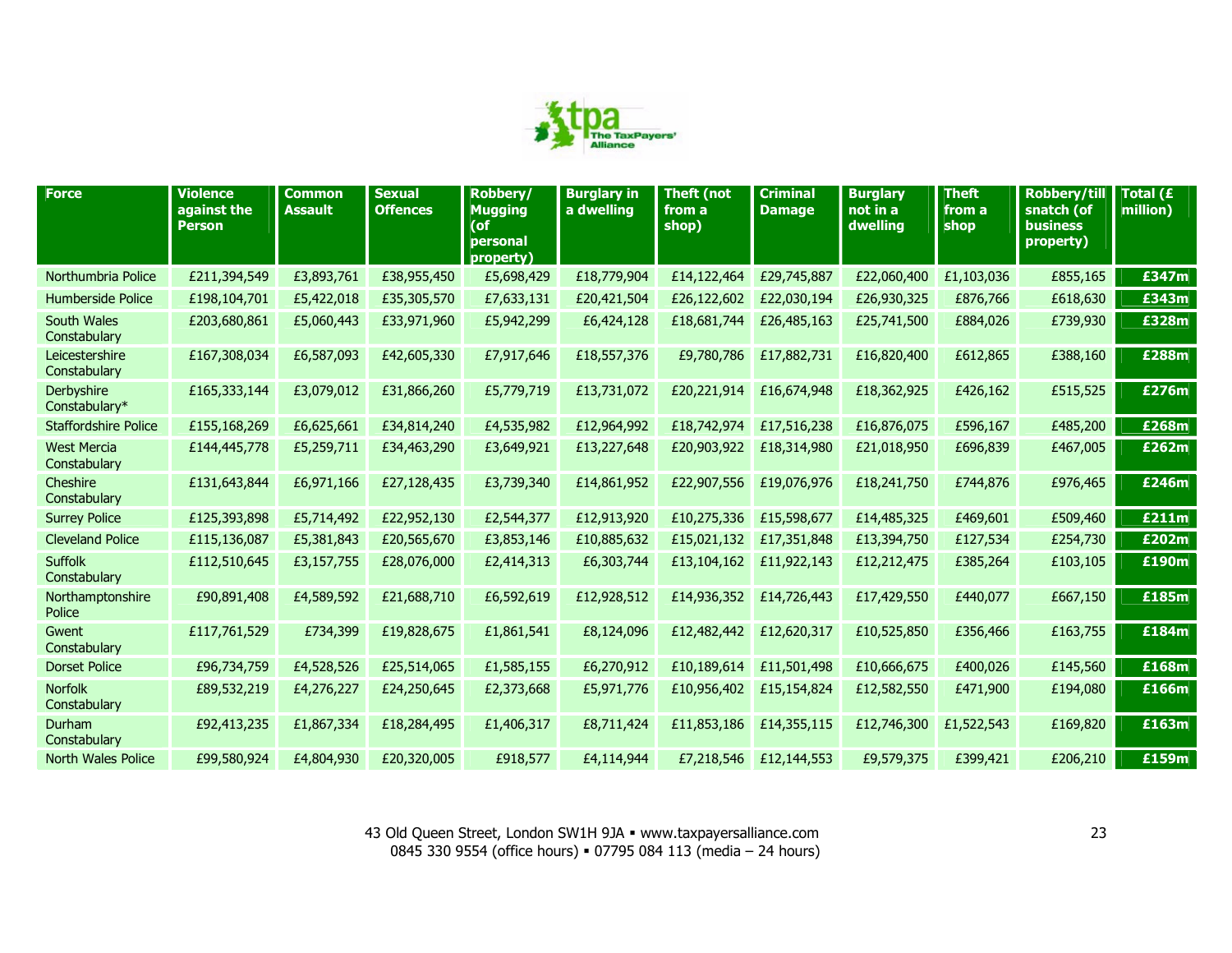

| <b>Force</b>                    | <b>Violence</b><br>against the<br><b>Person</b> | <b>Common</b><br><b>Assault</b> | <b>Sexual</b><br><b>Offences</b> | Robbery/<br><b>Mugging</b><br>(of<br>personal<br>property) | <b>Burglary in</b><br>a dwelling | <b>Theft (not</b><br>from a<br>shop) | <b>Criminal</b><br><b>Damage</b> | <b>Burglary</b><br>not in a<br>dwelling | <b>Theft</b><br>from a<br>shop | <b>Robbery/till</b><br>snatch (of<br><b>business</b><br>property) | Total $(E)$<br>million) |
|---------------------------------|-------------------------------------------------|---------------------------------|----------------------------------|------------------------------------------------------------|----------------------------------|--------------------------------------|----------------------------------|-----------------------------------------|--------------------------------|-------------------------------------------------------------------|-------------------------|
| Wiltshire<br>Constabulary       | £94,585,614                                     | £2,767,254                      | £19,828,675                      | £2,446,829                                                 | £6,307,392                       | £11,070,384                          | £10,568,343                      | £10,552,050                             | £307,945                       | £254,730                                                          | £159m                   |
| Cambridgeshire<br>Constabulary  | £59,374,487                                     | £4,493,172                      | £25,408,780                      | £4,731,078                                                 | £13,078,080                      | £18,185,310                          | £13,952,843                      | £13,840,150                             | £453,508                       | £485,200                                                          | £154m                   |
| <b>Bedfordshire Police</b>      | £77,276,284                                     | £1,962,147                      | £14,564,425                      | £9,478,414                                                 | £15,653,568                      | £9,409,638                           | £9,867,268                       | £11,698,300                             | £404,624                       | £545,850                                                          | £151m                   |
| Gloucestershire<br>Constabulary | £80,970,490                                     | £4,154,095                      | £20,846,430                      | £2,259,862                                                 | £8,445,120                       | £12,517,296                          | £10,321,758                      | £11,171,025                             | £385,990                       | £303,250                                                          | £151m                   |
| Cumbria<br>Constabulary         | £72,606,250                                     | £2,915,098                      | £12,283,250                      | £341,418                                                   | £3,170,112                       | £7,398,468                           | £11,382,557                      | £6,248,700                              | £270,072                       | £60,650                                                           | £117m                   |
| <b>Warwickshire Police</b>      | £64,346,563                                     | £3,316,848                      | £13,301,005                      | £2,422,442                                                 | £8,955,840                       | £3,885,750                           | £9,203,906                       | £10,850,075                             | £225,665                       | £733,865                                                          | £117m                   |
| North Yorkshire<br>Police       | £36,442,529                                     | £2,903,849                      | £19,618,105                      | £1,772,122                                                 | £8,062,080                       | £8,525,100                           | £10,768,512                      | £13,273,575                             | £447,216                       | £230,470                                                          | £102m                   |
| <b>Dyfed Powys Police</b>       | £59,293,168                                     | £1,819,124                      | £11,967,395                      | £333,289                                                   | £2,776,128                       | £5,356,212                           | £6,851,195                       | £4,968,175                              | £177,991                       | £30,325                                                           | £94m                    |
| Hertfordshire<br>Constabulary   | No usable<br>response                           |                                 |                                  |                                                            |                                  |                                      |                                  |                                         |                                |                                                                   |                         |
| Lancashire<br>Constabulary      | No usable<br>response                           |                                 |                                  |                                                            |                                  |                                      |                                  |                                         |                                |                                                                   |                         |
| <b>Lincolnshire Police</b>      | No usable<br>response                           |                                 |                                  |                                                            |                                  |                                      |                                  |                                         |                                |                                                                   |                         |
| Merseyside Police               | No usable<br>response                           |                                 |                                  |                                                            |                                  |                                      |                                  |                                         |                                |                                                                   |                         |
| Total (£ million)               | £8,295m                                         | £313m                           | £1,731m                          | £639m                                                      | £922m                            | £1,057m                              | £952m                            | £916m                                   | £33m                           | £55m                                                              | £14,913m                |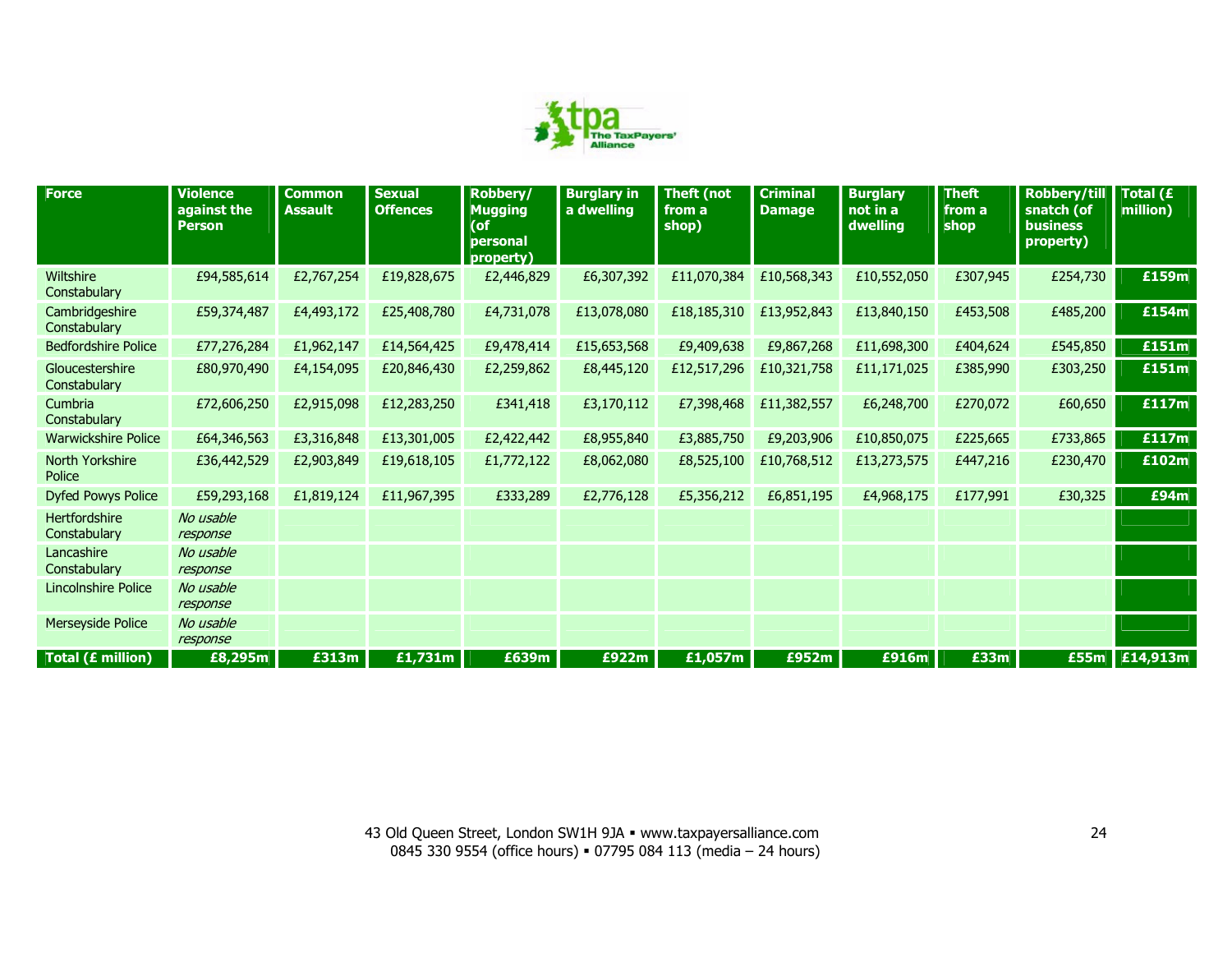

#### Table A4: The population of each police force area

| <b>Force</b>                          | <b>Area</b>                                                                                        | <b>Population</b> |
|---------------------------------------|----------------------------------------------------------------------------------------------------|-------------------|
| Avon and<br>Somerset Police           | Somerset, South Gloucestershire, Bristol, North<br>Somerset, Bath & N. E. Somerset                 | 1,560,500         |
| Bedfordshire<br>Police                | Bedfordshire county, Luton                                                                         | 590,700           |
| Cambridgeshire<br>Constabulary        | Peterborough, Fenland, Huntingdonshire,<br>Cambridge, South Cambridgeshire, East<br>Cambridgeshire | 752,900           |
| Cheshire<br>Constabulary              | Cheshire county, Halton, Warrington                                                                | 999,800           |
| <b>Cleveland Police</b>               | Hartlepool, Redcar and Cleveland, Middlesbrough,<br>Stockton-on-Tees                               | 558,100           |
| Cumbria<br>Constabulary               | Cumbria county                                                                                     | 496,200           |
| Derbyshire<br>Constabulary            | Derbyshire county                                                                                  | 754,100           |
| Devon and<br>Cornwall<br>Constabulary | Devon county, Cornwall county, Plymouth, Torbay,<br><b>Isles of Scilly</b>                         | 1,650,600         |
| <b>Dorset Police</b>                  | Dorset county, Bournemouth, Poole                                                                  | 701,100           |
| Durham<br>Constabulary                | County Durham, Darlington                                                                          | 600,000           |
| <b>Dyfed Powys</b><br>Police          | Ceredigion, Carmarthenshire, Pembrokeshire, Powys                                                  | 503,600           |
| <b>Essex Police</b>                   | <b>Essex county</b>                                                                                | 1,361,200         |
| Gloucestershire<br>Constabulary       | Gloucestershire county                                                                             | 578,600           |
| Greater<br><b>Manchester Police</b>   | Bolton, Bury, Oldham, Rochdale, Stockport,<br>Tameside, Trafford, Wigan, Salford, Manchester       | 2,553,700         |
| Gwent<br>Constabulary                 | Blaenau Gwent, Caerphilly, Monmouthshire,<br>Newport, Torfaen                                      | 559,600           |
| Hampshire<br>Constabulary             | Hampshire county, Isle of Wight, Southampton,<br>Portsmouth                                        | 1,829,400         |
| Hertfordshire<br>Constabulary         | Hertfordshire county                                                                               | 1,058,600         |
| Humberside<br>Police                  | East Riding of Yorkshire, Kingston upon Hull, North<br>Lincolnshire, North East Lincolnshire       | 905,000           |
| <b>Kent Police</b>                    | Kent county, Medway                                                                                | 1,634,600         |
| Lancashire<br>Constabulary            | Lancashire county                                                                                  | 1,165,700         |
| Leicestershire<br>Constabulary        | Leicestershire, Leicester, Rutland                                                                 | 963,100           |
| Lincolnshire<br>Police                | Lincolnshire county                                                                                | 686,200           |
| <b>Merseyside Police</b>              | Liverpool, Sefton, Wirral, St Helens, Knowsley                                                     | 1,353,600         |
| Metropolitan<br>Police                | London                                                                                             | 7,512,400         |
| <b>Norfolk</b><br>Constabulary        | Norfolk county                                                                                     | 832,400           |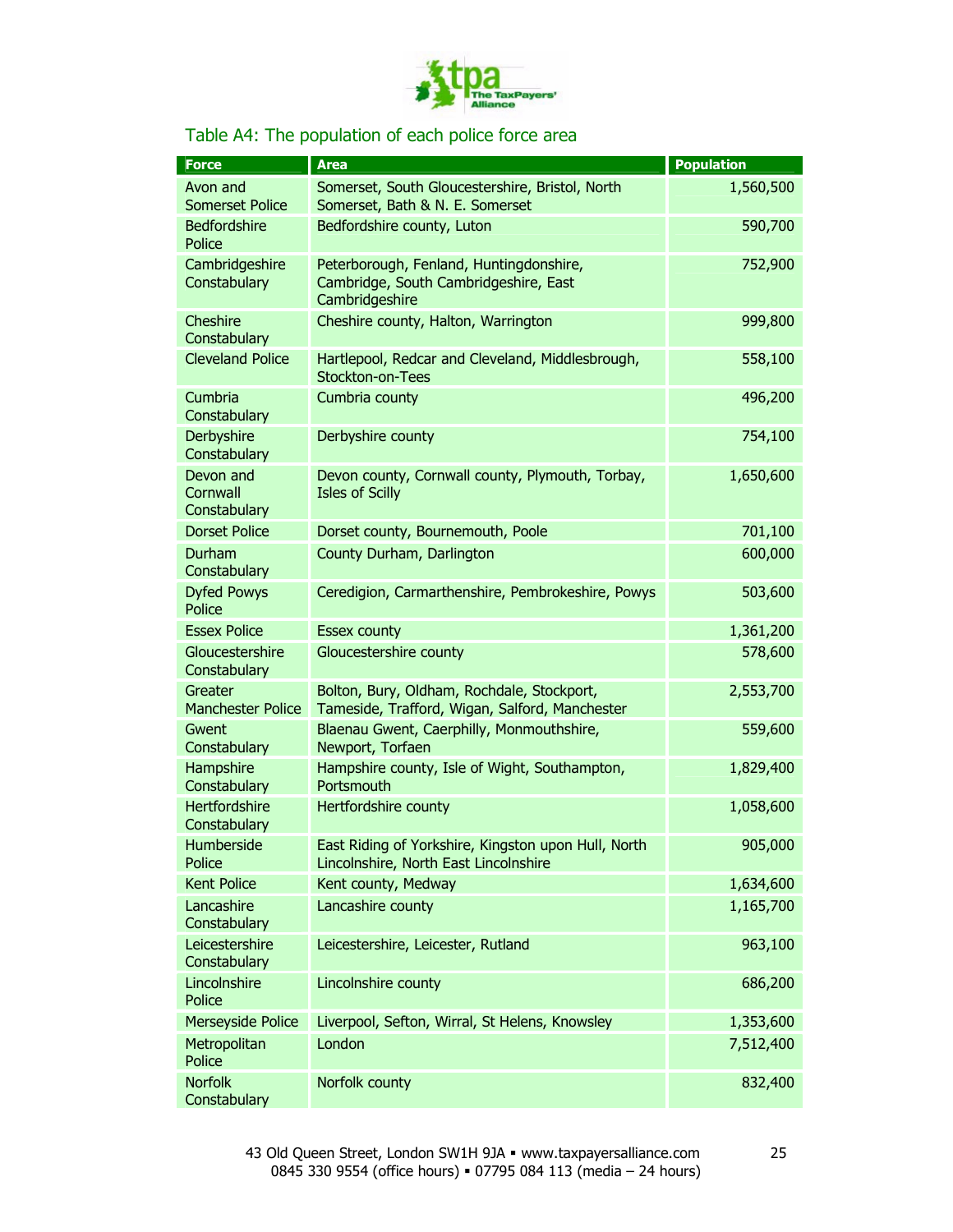

| <b>Force</b>                       | <b>Area</b>                                                                                                              | <b>Population</b> |
|------------------------------------|--------------------------------------------------------------------------------------------------------------------------|-------------------|
| Northamptonshire<br>Police         | Northamptonshire county                                                                                                  | 669,100           |
| Northern Ireland<br>Police         | Northern Ireland                                                                                                         | 1,742,000         |
| Northumbria<br>Police              | Northumberland, North Tyneside, South Tyneside,<br>Newcastle, Gateshead, Sunderland                                      | 1,397,500         |
| <b>North Wales</b><br>Police       | Anglesey, Conwy, Gwynedd, Denbighshire,<br>Flintshire, Wrexham                                                           | 675,700           |
| North Yorkshire<br>Police          | North Yorkshire county, York                                                                                             | 783,400           |
| Nottinghamshire<br>Police          | Nottinghamshire county, Nottingham                                                                                       | 1,055,500         |
| South Wales<br>Constabulary        | Bridgend, Cardiff, Merthyr Tydfil, Neath Port Talbot,<br>Rdhondda Cynon Taff, Swansea, Vale of Glamorgan                 | 1,227,000         |
| South Yorkshire<br>Police          | Barnsley, Doncaster, Rotherham, City of Sheffield                                                                        | 1,292,900         |
| <b>Staffordshire</b><br>Police     | Staffordshire, Stoke-on-trent                                                                                            | 1,062,500         |
| <b>Suffolk</b><br>Constabulary     | Suffolk county                                                                                                           | 702,000           |
| <b>Surrey Police</b>               | Surrey county                                                                                                            | 1,085,200         |
| <b>Sussex Police</b>               | East Sussex, West Sussex, City of Brighton and Hove                                                                      | 1,528,400         |
| <b>Thames Valley</b><br>Police     | Oxfordshire, West Berkshire, Reading, Wokingham,<br>Bracknell Forest, Windsor and Maidenhead, Slough,<br>Buckinghamshire | 1,935,300         |
| Warwickshire<br>Police             | Warwickshire county                                                                                                      | 522,200           |
| <b>West Mercia</b><br>Constabulary | Shropshire, Herefordshire, Worcestershire, Telford &<br>Wrekin                                                           | 1,181,900         |
| <b>West Midlands</b><br>Police     | Birmingham, Coventry, Wolverhampton, Dudley,<br>Sandwell, Solihull, Walsall                                              | 2,600,100         |
| <b>West Yorkshire</b><br>Police    | Bradford, Calderdale, Kirklees, Leeds, Wakefield                                                                         | 2,161,200         |
| Wiltshire<br>Constabulary          | Wiltshire, Swindon                                                                                                       | 635,300           |
|                                    | <b>Total</b>                                                                                                             | 54,418,900        |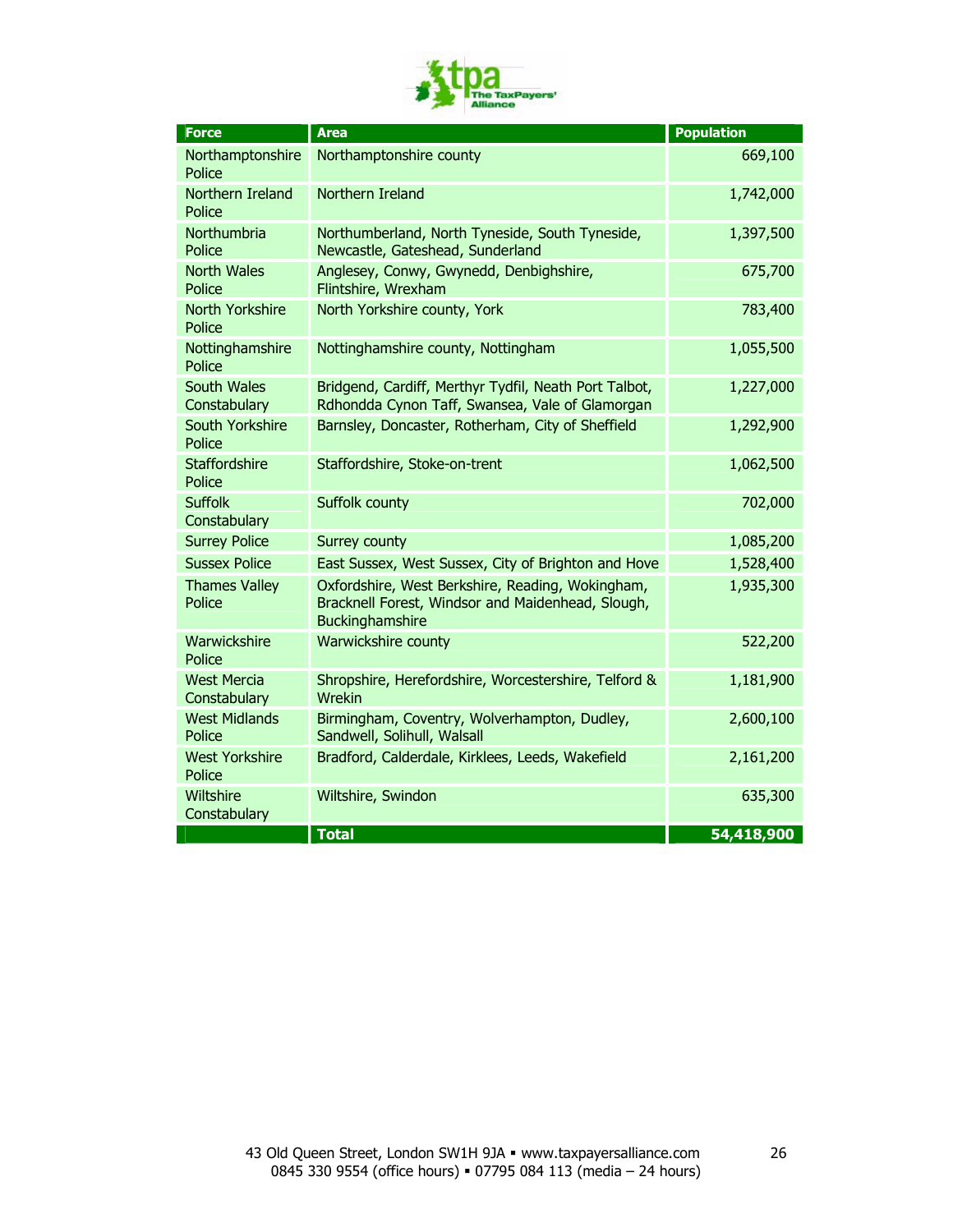

## Table A5: The per person cost of crime by category, by police force area

| <b>Force</b>                        | <b>Violence</b><br>against<br>the<br><b>Person</b> | <b>Common</b><br><b>Assault</b> | <b>Sexual</b><br><b>Offences</b> | <b>Robbery/Mugging</b><br>(of personal<br>property) | <b>Burglary</b><br>in a<br>dwelling | <b>Theft</b><br>(not<br>from a<br>shop) | <b>Criminal</b><br><b>Damage</b> | <b>Burglary</b><br>not in a<br>dwelling | <b>Theft</b><br>from a<br>shop | <b>Robbery/till</b><br>snatch (of<br><b>business</b><br>property) | <b>Total</b> |
|-------------------------------------|----------------------------------------------------|---------------------------------|----------------------------------|-----------------------------------------------------|-------------------------------------|-----------------------------------------|----------------------------------|-----------------------------------------|--------------------------------|-------------------------------------------------------------------|--------------|
| Nottinghamshire<br>Police           | £182.99                                            | £6.32                           | £49.54                           | £15.20                                              | £42.65                              | £20.66                                  | £32.58                           | £37.90                                  | £0.83                          | £1.26                                                             | £389.94      |
| Metropolitan<br>Police*             | £204.05                                            | £8.72                           | £40.95                           | £36.41                                              | £29.06                              | £37.33                                  | £13.19                           | £14.85                                  | £0.55                          | £2.71                                                             | £387.83      |
| Humberside Police                   | £218.90                                            | £5.99                           | £39.01                           | £8.43                                               | £22.57                              | £28.86                                  | £24.34                           | £29.76                                  | £0.97                          | £0.68                                                             | £379.52      |
| <b>Greater Manchester</b><br>Police | £191.38                                            | £5.11                           | £24.52                           | £35.79                                              | £30.94                              | £31.67                                  | £24.63                           | £25.20                                  | £0.74                          | £2.74                                                             | £372.71      |
| Derbyshire<br>Constabulary*         | £219.25                                            | £4.08                           | £42.26                           | £7.66                                               | £18.21                              | £26.82                                  | £22.11                           | £24.35                                  | £0.57                          | £0.68                                                             | £365.99      |
| <b>Cleveland Police</b>             | £206.30                                            | £9.64                           | £36.85                           | £6.90                                               | £19.50                              | £26.91                                  | £31.09                           | £24.00                                  | £0.23                          | £0.46                                                             | £361.89      |
| <b>West Midlands</b><br>Police      | £224.81                                            | £2.64                           | £41.19                           | £23.01                                              | £11.42                              | £23.53                                  | £17.69                           | £9.97                                   | £0.68                          | £1.59                                                             | £356.53      |
| South Yorkshire<br>Police           | £204.48                                            | £3.46                           | £31.76                           | £8.17                                               | £25.41                              | £18.92                                  | £27.44                           | £28.45                                  | £0.75                          | £0.78                                                             | £349.62      |
| Gwent<br>Constabulary               | £210.44                                            | £1.31                           | £35.43                           | £3.33                                               | £14.52                              | £22.31                                  | £22.55                           | £18.81                                  | £0.64                          | £0.29                                                             | £329.63      |
| <b>West Yorkshire</b><br>Police     | £158.68                                            | £7.62                           | £35.50                           | £10.71                                              | £30.42                              | £30.66                                  | £23.66                           | £26.85                                  | £0.65                          | £1.00                                                             | £325.73      |
| <b>Thames Valley</b><br>Police      | £187.45                                            | £9.28                           | £37.12                           | £8.15                                               | £20.60                              | £14.17                                  | £18.72                           | £19.24                                  | £0.72                          | £0.74                                                             | £316.19      |
| Leicestershire<br>Constabulary      | £173.72                                            | £6.84                           | £44.24                           | £8.22                                               | £19.27                              | £10.16                                  | £18.57                           | £17.46                                  | £0.64                          | £0.40                                                             | £299.51      |
| Hampshire<br>Constabulary*          | £169.54                                            | £9.96                           | £44.68                           | £4.19                                               | £10.57                              | £21.99                                  | £20.58                           | £16.70                                  | £0.85                          | £0.39                                                             | £299.45      |
| <b>Essex Police</b>                 | £162.15                                            | £5.55                           | £29.21                           | £6.80                                               | £15.92                              | £23.84                                  | £19.53                           | £19.30                                  | £0.83                          | £0.82                                                             | £283.96      |
| Avon and Somerset<br>Police*        | £155.40                                            | £6.46                           | £34.81                           | £9.93                                               | £20.48                              | £11.79                                  | £18.63                           | £20.04                                  | £0.74                          | £0.38                                                             | £278.66      |

43 Old Queen Street, London SW1H 9JA · www.taxpayersalliance.com 0845 330 9554 (office hours) = 07795 084 113 (media – 24 hours)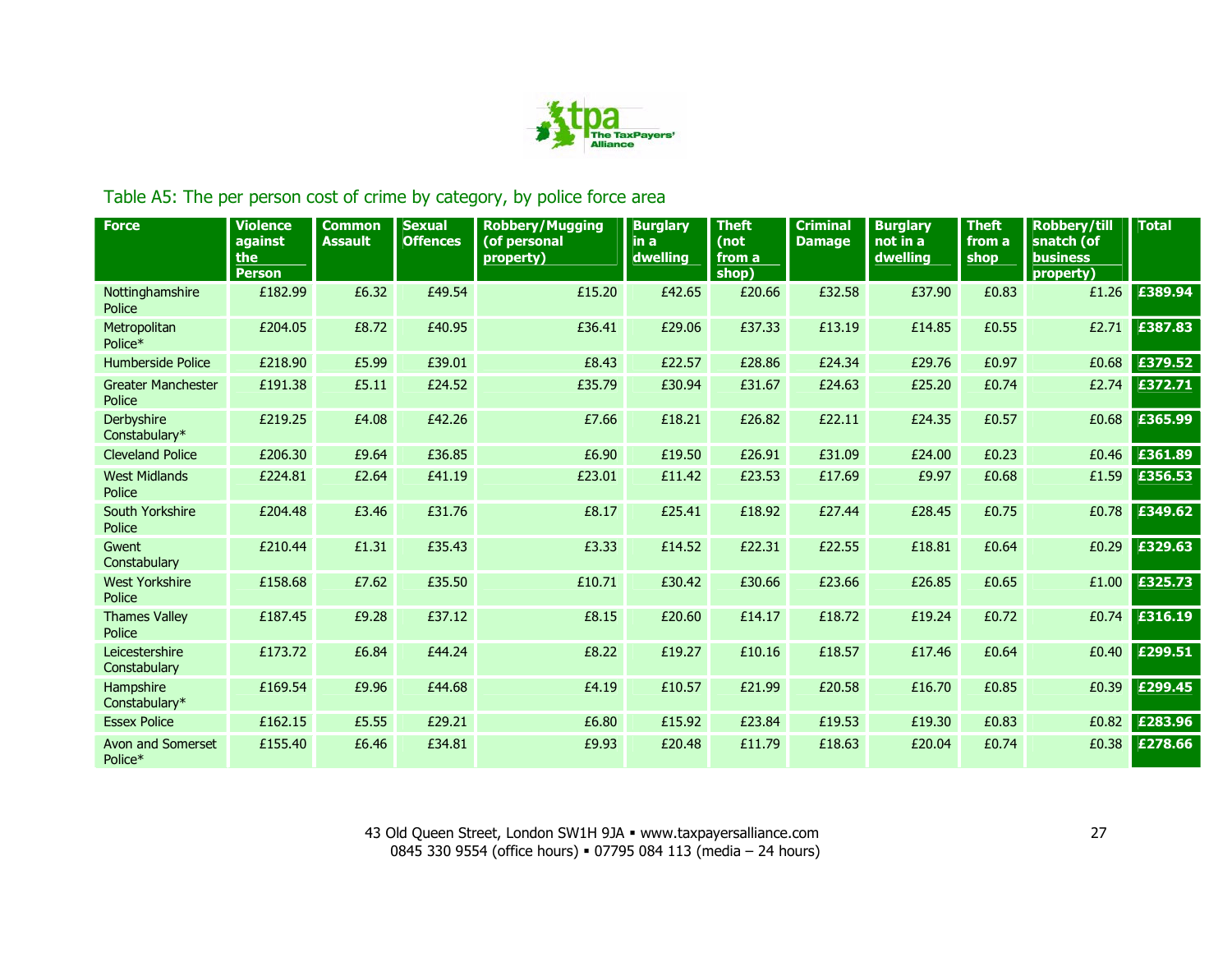

| <b>Force</b>                          | <b>Violence</b><br>against<br>the<br><b>Person</b> | <b>Common</b><br><b>Assault</b> | <b>Sexual</b><br><b>Offences</b> | <b>Robbery/Mugging</b><br>(of personal<br>property) | <b>Burglary</b><br>in a<br>dwelling | <b>Theft</b><br>(not<br>from a<br>shop) | <b>Criminal</b><br><b>Damage</b> | <b>Burglary</b><br>not in a<br>dwelling | <b>Theft</b><br>from a<br>shop | <b>Robbery/till</b><br>snatch (of<br><b>business</b><br>property) | <b>Total</b> |
|---------------------------------------|----------------------------------------------------|---------------------------------|----------------------------------|-----------------------------------------------------|-------------------------------------|-----------------------------------------|----------------------------------|-----------------------------------------|--------------------------------|-------------------------------------------------------------------|--------------|
| Northamptonshire<br>Police            | £135.84                                            | £6.86                           | £32.41                           | £9.85                                               | £19.32                              | £22.32                                  | £22.01                           | £26.05                                  | £0.66                          | £1.00                                                             | £276.33      |
| Durham<br>Constabulary                | £154.02                                            | £3.11                           | £30.47                           | £2.34                                               | £14.52                              | £19.76                                  | £23.93                           | £21.24                                  | £2.54                          | £0.28                                                             | £272.22      |
| <b>Suffolk</b><br>Constabulary        | £160.27                                            | £4.50                           | £39.99                           | £3.44                                               | £8.98                               | £18.67                                  | £16.98                           | £17.40                                  | £0.55                          | £0.15                                                             | £270.93      |
| South Wales<br>Constabulary           | £166.00                                            | £4.12                           | £27.69                           | £4.84                                               | £5.24                               | £15.23                                  | £21.59                           | £20.98                                  | £0.72                          | £0.60                                                             | £267.00      |
| Gloucestershire<br>Constabulary       | £139.94                                            | £7.18                           | £36.03                           | £3.91                                               | £14.60                              | £21.63                                  | £17.84                           | £19.31                                  | £0.67                          | £0.52                                                             | £261.62      |
| <b>Bedfordshire Police</b>            | £130.82                                            | £3.32                           | £24.66                           | £16.05                                              | £26.50                              | £15.93                                  | £16.70                           | £19.80                                  | £0.68                          | £0.92                                                             | £255.39      |
| <b>Staffordshire Police</b>           | £146.04                                            | £6.24                           | £32.77                           | £4.27                                               | £12.20                              | £17.64                                  | £16.49                           | £15.88                                  | £0.56                          | £0.46                                                             | £252.54      |
| Wiltshire<br>Constabulary             | £148.88                                            | £4.36                           | £31.21                           | £3.85                                               | £9.93                               | £17.43                                  | £16.64                           | £16.61                                  | £0.48                          | £0.40                                                             | £249.79      |
| Northumbria Police                    | £151.27                                            | £2.79                           | £27.88                           | £4.08                                               | £13.44                              | £10.11                                  | £21.29                           | £15.79                                  | £0.79                          | £0.61                                                             | £248.02      |
| Cheshire<br>Constabulary              | £131.67                                            | £6.97                           | £27.13                           | £3.74                                               | £14.86                              | £22.91                                  | £19.08                           | £18.25                                  | £0.75                          | £0.98                                                             | £246.34      |
| Kent Police                           | £129.93                                            | £6.86                           | £36.26                           | £5.16                                               | £13.56                              | £12.53                                  | £19.22                           | £17.53                                  | £0.73                          | £0.60                                                             | £242.38      |
| Northern Ireland<br>Police            | £142.31                                            | £7.23                           | £34.55                           | £3.11                                               | £14.25                              | £10.65                                  | £17.12                           | £9.05                                   | £0.36                          | £1.67                                                             | £240.31      |
| <b>Dorset Police</b>                  | £137.98                                            | £6.46                           | £36.39                           | £2.26                                               | £8.94                               | £14.53                                  | £16.40                           | £15.21                                  | £0.57                          | £0.21                                                             | £238.96      |
| North Wales Police                    | £147.37                                            | £7.11                           | £30.07                           | £1.36                                               | £6.09                               | £10.68                                  | £17.97                           | £14.18                                  | £0.59                          | £0.31                                                             | £235.74      |
| Cumbria<br>Constabulary               | £146.32                                            | £5.87                           | £24.75                           | £0.69                                               | £6.39                               | £14.91                                  | £22.94                           | £12.59                                  | £0.54                          | £0.12                                                             | £235.14      |
| <b>Sussex Police</b>                  | £142.34                                            | £7.51                           | £32.12                           | £4.35                                               | £9.73                               | £1.91                                   | £17.43                           | £14.96                                  | £0.63                          | £0.41                                                             | £231.39      |
| Devon and<br>Cornwall<br>Constabulary | £128.85                                            | £5.14                           | £29.53                           | £2.35                                               | £9.38                               | £17.03                                  | £17.67                           | £14.69                                  | £0.55                          | £0.25                                                             | £225.43      |

43 Old Queen Street, London SW1H 9JA www.taxpayersalliance.com 0845 330 9554 (office hours) 07795 084 113 (media – 24 hours)